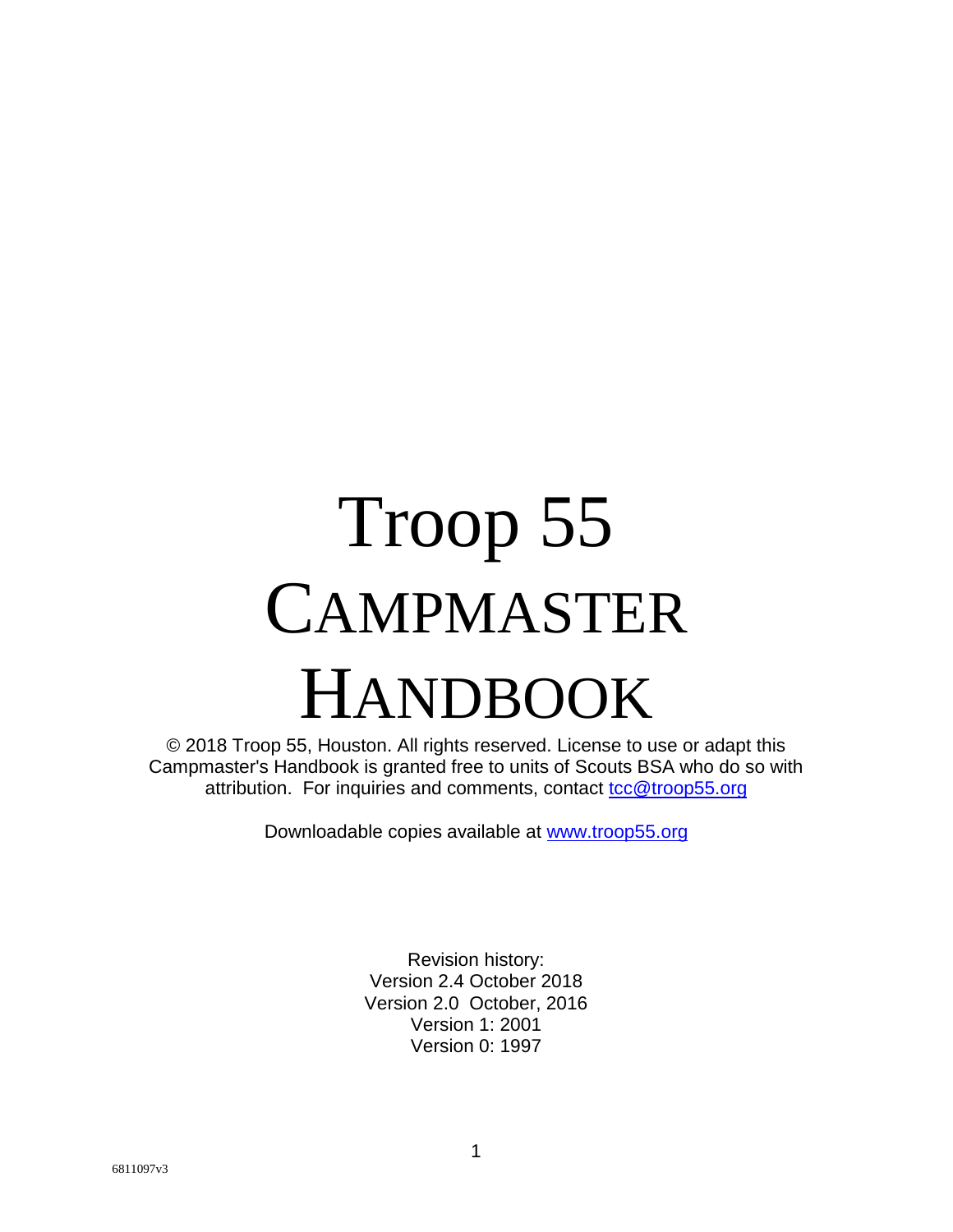## **Table of Contents**

| Introduction                                                             |  |
|--------------------------------------------------------------------------|--|
|                                                                          |  |
| Category 1 - Early Preparation (At Least One Month Pre-Campout) Tasks  2 |  |
|                                                                          |  |
|                                                                          |  |
|                                                                          |  |
|                                                                          |  |
|                                                                          |  |
|                                                                          |  |
| Goat Patrol Campsite Duty Roster - Post Conspicuously at Campsite  12    |  |
|                                                                          |  |
|                                                                          |  |
|                                                                          |  |
| Category 3 - Gather information needed for the campout. Communicate.  14 |  |
|                                                                          |  |
|                                                                          |  |
|                                                                          |  |
|                                                                          |  |
|                                                                          |  |
|                                                                          |  |
|                                                                          |  |
|                                                                          |  |
|                                                                          |  |
|                                                                          |  |
| A Guide For Patrol Leaders, Grubmasters & Patrol Quartermasters32        |  |
|                                                                          |  |
|                                                                          |  |
|                                                                          |  |
|                                                                          |  |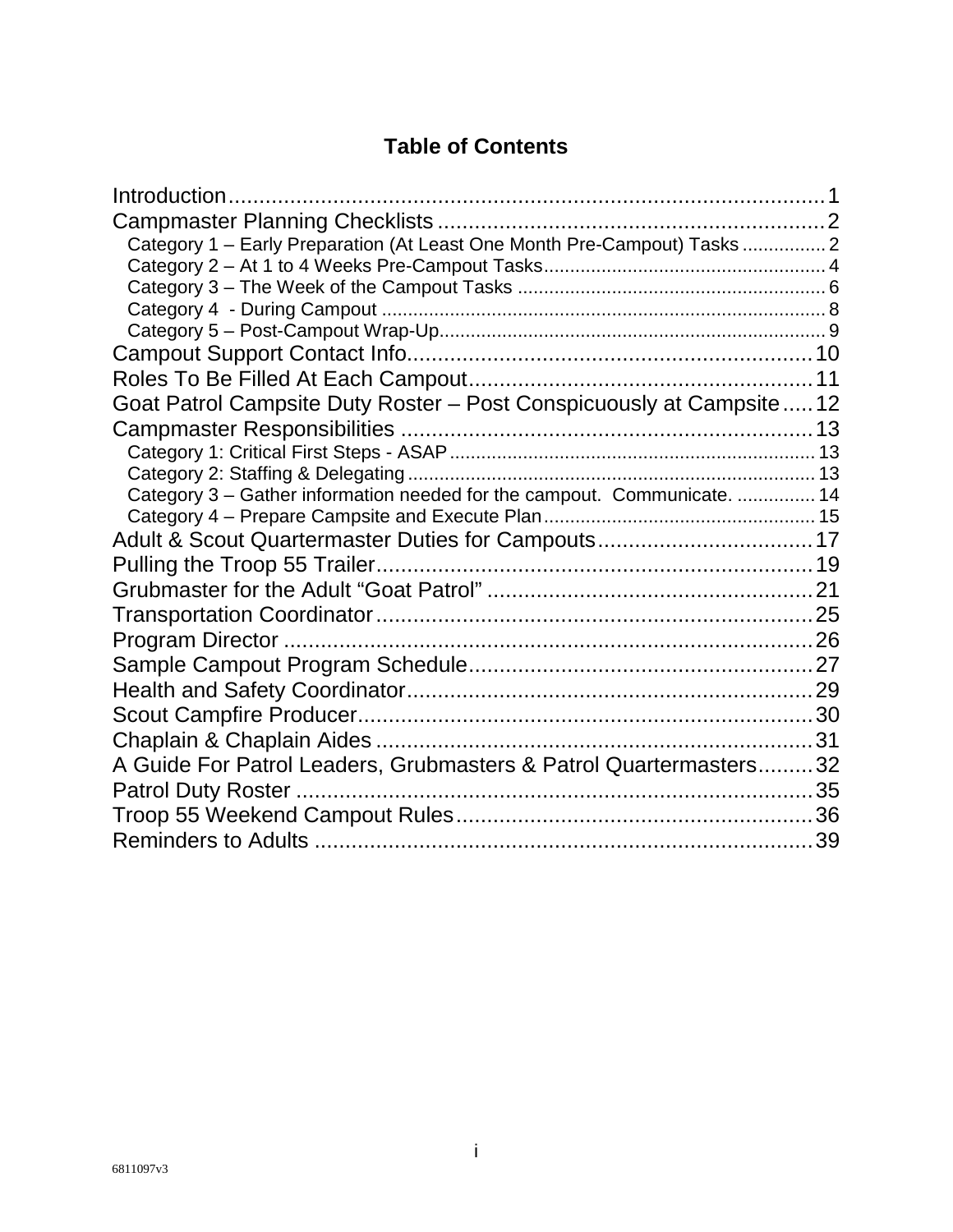## **Introduction**

The outdoor program is what makes Troop 55 go, and Campmasters are key to making our outdoor program successful. The Campmaster not only organizes a team for an essential part of the Scouting program, he or she serves as a key recruiting role for parents and other adults eager to participate in our Scouting program. Thanks for agreeing to serve as a Troop 55 Campmaster!

The key tasks of a Campmaster's job fall into 5 Categories:

- 1. **Critical First Tasks** Confirming reservations necessary for the campout
- 2. **Staffing & Delegating** Recruiting others to help in the campout. *Campouts are often the first opportunity a new parent or adult leader has to get involved and participate in Scouting!* Develop a team of volunteers and organize them into a duty roster for the campout by *identifying* Scouts and adults already assigned and *recruiting* others to help.
- 3. **Gather information** needed before the campout
- 4. **Prepare** the campsite, attend the campout, and execute the campout plan.
- 5. **Post-campout** wrap-up

This document is organized in two sections: a set of checklists for new and returning Campmasters to help them organize the campout and a reference providing background, guidance and troop policy. New Campmasters will find it productive to read the entire document, while returning Campmasters may find the reference section helpful when organizing campouts with new activities or looking for detailed guidance.

Remember, the method of Scouting is the *Patrol Method*. As adult volunteers, we demonstrate successful use of the Patrol Method at campouts, modeling for Scouts how effective patrols can form and perform. As Campmaster, you will effectively be the adult "Goat Patrol" Leader. Consider how a Scout serving as Patrol Leader should organize his patrol. In this way, you might experience for yourself the 'game with a purpose' that is Scouting.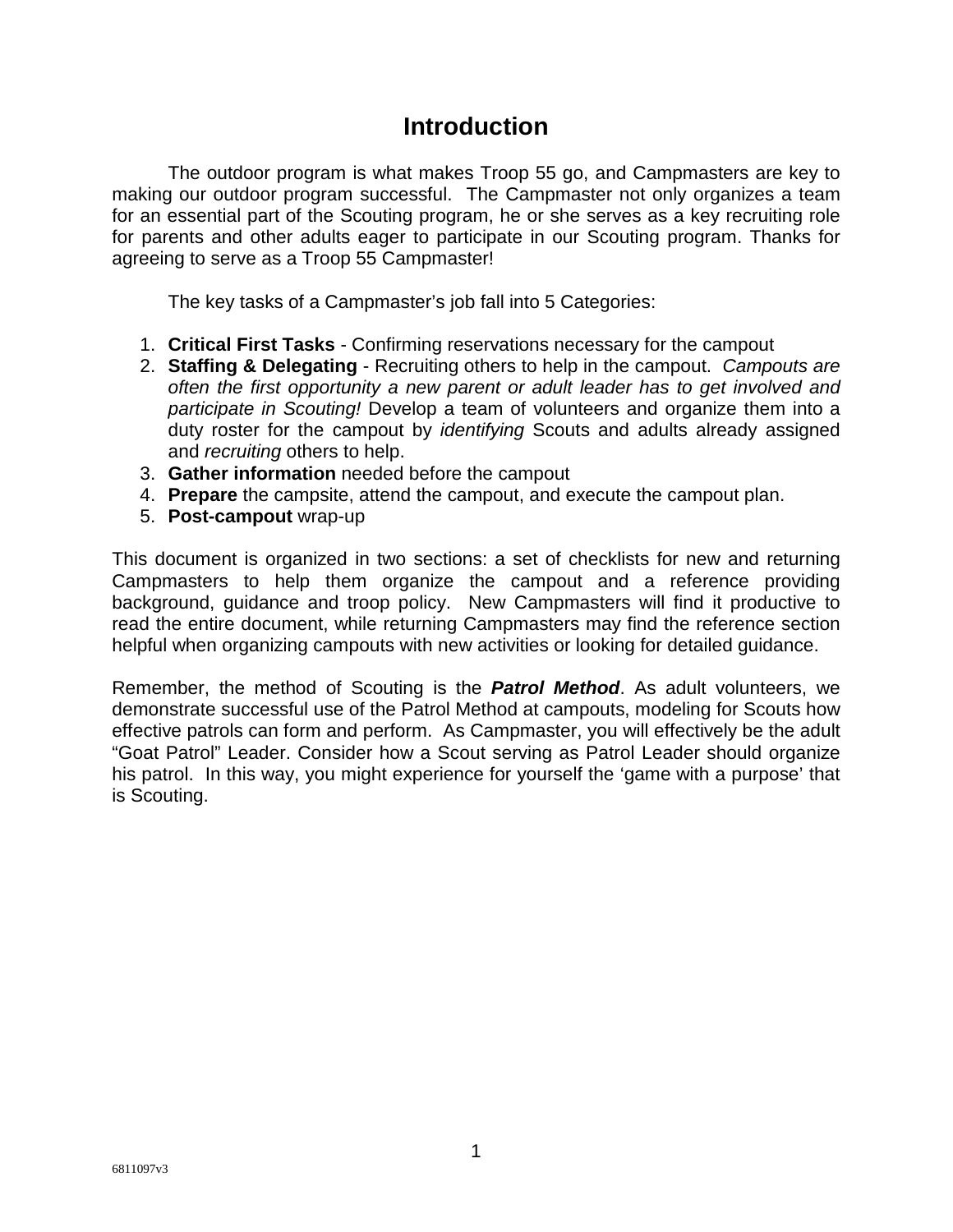# **Campmaster Planning Checklists**

Use these checklists to collect information you will want to plan the campout, and delegate tasks to your team. More detail about this is provided below.

|     | Category 1 - Early Preparation (At Least One Month Pre-Campout) Tasks |                                                                                            |                                        |                                                                                                                                                                                                                                                                          |  |
|-----|-----------------------------------------------------------------------|--------------------------------------------------------------------------------------------|----------------------------------------|--------------------------------------------------------------------------------------------------------------------------------------------------------------------------------------------------------------------------------------------------------------------------|--|
| #   | <b>Target</b><br><b>Date</b><br>before                                | <b>Task</b>                                                                                | Whom to ask                            | <b>Comments</b>                                                                                                                                                                                                                                                          |  |
|     | <b>Campout</b>                                                        |                                                                                            |                                        |                                                                                                                                                                                                                                                                          |  |
| 1.1 | <b>ASAP</b>                                                           | Obtain info re<br>Troop's previous visit<br>to campsite                                    | Campmaster for<br>previous visit       | Look in Dropbox "Troop<br>55 Campmaster". Consult<br><b>Troop Committee Chair</b><br>for password.                                                                                                                                                                       |  |
| 1.2 | ASAP,<br>but at<br>least 8<br>weeks<br>prior to<br>campout            | Confirm campsite<br>reservation made<br>and fees paid                                      |                                        | Occasionally campsites<br>cannot handle groups of<br>our size and/or sufficient<br>campsites are not<br>available                                                                                                                                                        |  |
| 1.3 | <b>ASAP</b>                                                           | Confirm campsite<br>arrival/departure<br>dates and times                                   | Scoutmaster                            | As a base assumption,<br>arrival time can be<br>calculated based on<br>departure from SJD at<br>4:45 p.m. on Friday. A<br>default campsite<br>departure on Sunday is<br>10 a.m., but that may<br>need to be adjusted<br>depending on program<br>and distance to Houston. |  |
| 1.4 | <b>ASAP</b>                                                           | Confirm hired<br>transportation (e.g.<br>bus) reservation<br>made                          | Troop<br>Transportation<br>Coordinator | Make sure to allow for<br>lunch stop on the return<br>trip if needed.                                                                                                                                                                                                    |  |
| 1.5 | At least 5<br>weeks<br>prior                                          | <b>Confirm Activities</b><br>planned for campout                                           | Scoutmaster/SPL                        | This will determine any<br>special equipment (e.g<br>canoes) or employed<br>personnel (e.g.<br>instructors) required.                                                                                                                                                    |  |
| 1.6 | At least 4<br>weeks<br>prior                                          | Coordinate any<br>specialists/equipmen<br>t needed (e.g.<br>climbing, canoes,<br>shooting) | Depends on<br>activity                 | Communicate any special<br>needs to Troop QM                                                                                                                                                                                                                             |  |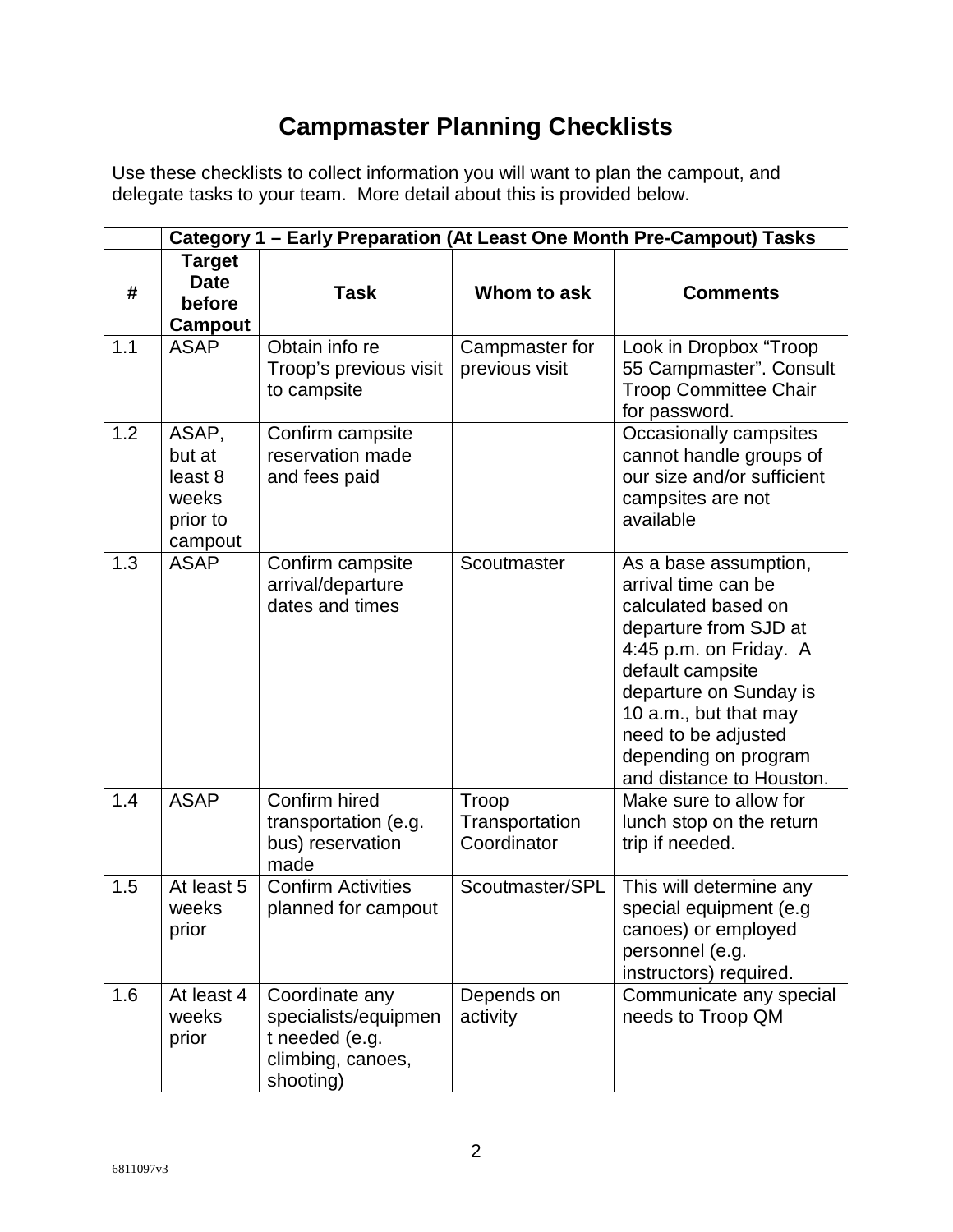| #    | <b>Target</b><br><b>Date</b><br>before<br>Campout | <b>Task</b>                                                                                                  | Whom to ask                             | <b>Comments</b>                                                                                                                                                                                                                     |
|------|---------------------------------------------------|--------------------------------------------------------------------------------------------------------------|-----------------------------------------|-------------------------------------------------------------------------------------------------------------------------------------------------------------------------------------------------------------------------------------|
| 1.7  | At least 4<br>weeks<br>prior                      | Confirm any FCT<br>activities scheduled                                                                      | <b>FCT Coordinator</b>                  | Communicate any special<br>needs to Troop QM                                                                                                                                                                                        |
| 1.8  | At least 4<br>weeks<br>prior                      | Start filling key adult<br>roles                                                                             | <b>CM with Outdoor</b><br>Program Chair | Key roles:<br>Grubmaster<br><b>Medical Officer</b><br><b>Trailer Pullers</b><br><b>Bus Captains (may</b><br>not be known until<br>signup is finished)                                                                               |
| 1.9  | At least 4<br>weeks<br>prior                      | Confirm key scout<br>roles                                                                                   | SM/SPL                                  | Confirm Scout in charge<br>of any activities and<br>Chaplain's Aide                                                                                                                                                                 |
| 1.10 | At least 4<br>weeks<br>prior                      | <b>Sanitation: Confirm</b><br>presence of toilets or<br>arrange rental and<br>delivery of port-a-<br>potties |                                         |                                                                                                                                                                                                                                     |
| 1.11 | At least 4<br>weeks<br>prior                      | <b>Water: Confirm</b><br>access to potable<br>water and form of<br>access                                    |                                         | Do we need to bring 5<br>gallon jugs to move<br>water? If so, tell Troop<br>QM                                                                                                                                                      |
| 1.12 | At least 4<br>weeks<br>prior                      | Develop budget and<br>set fees                                                                               | Work with SM<br>and TCC                 | This will require judgment<br>by the Campmaster to<br>estimate the number of<br>attendees. Obtain input<br>and pricing confirmation<br>from SM and TCC.<br>Confirm if Leadership<br>Patrol is eating with Goats<br>or on their own. |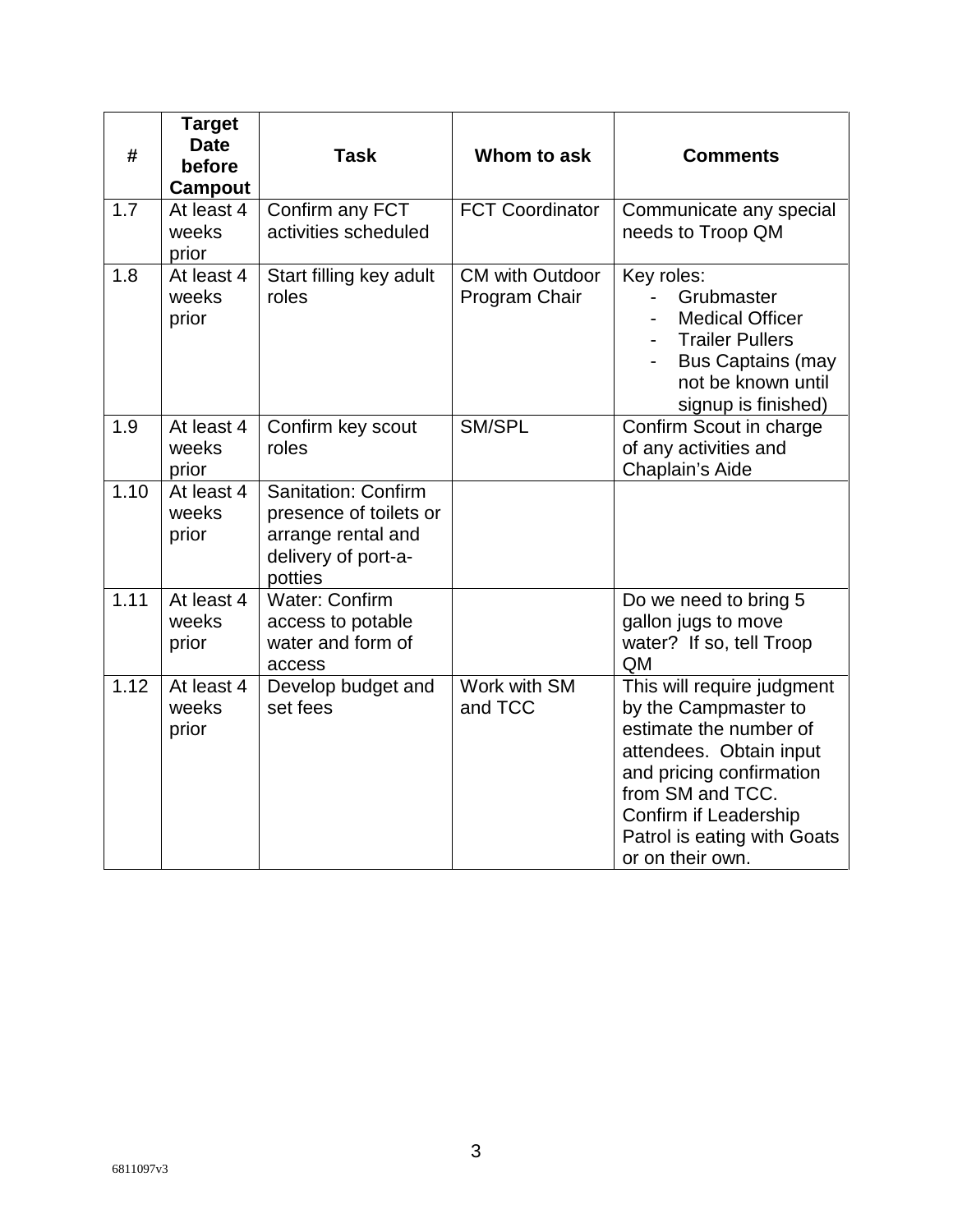|     | Category 2 - At 1 to 4 Weeks Pre-Campout Tasks    |                                                                                                                                                                                                   |                                                                 |                                                                                                                                                    |  |
|-----|---------------------------------------------------|---------------------------------------------------------------------------------------------------------------------------------------------------------------------------------------------------|-----------------------------------------------------------------|----------------------------------------------------------------------------------------------------------------------------------------------------|--|
| #   | <b>Target</b><br><b>Date</b><br>before<br>Campout | <b>Task</b>                                                                                                                                                                                       | Whom to ask                                                     | <b>Comments</b>                                                                                                                                    |  |
| 2.1 | 3 weeks, 2<br>weeks, 1<br>week                    | <b>Attend Tuesday</b><br>night Troop<br>meetings<br>leading to the<br>campout. Work<br>with ASPL for<br>Camping re<br>announcements.                                                              | Adult: SM<br>Scout: ASPL<br>for Camping                         |                                                                                                                                                    |  |
| 2.2 | At least 3<br>weeks<br>prior                      | Send a brief<br>description of<br>campout, costs,<br>location to<br>Doubleknot                                                                                                                    | <b>Doubleknot</b><br>Coordinator                                | Confirm specific information<br>requirement from Doubleknot<br>coordinator. Run test<br>registrations on Doubleknot<br>before system is opened up. |  |
| 2.3 | At least 3<br>weeks<br>prior                      | Send brief<br>description of<br>campout for<br>Troop<br>News/social<br>media for<br>dissemination                                                                                                 | <b>Troop News</b><br>Publisher -<br>Social Media<br>coordinator | This should be 3 or 4<br>sentences at most.                                                                                                        |  |
| 2.4 | At least 2<br>weeks<br>prior                      | Open<br>Doubleknot<br>registration                                                                                                                                                                | <b>Doubleknot</b><br>Coordinator                                | Opening Doubleknot much<br>more than 2 weeks before the<br>campout has not historically<br>increased signups.                                      |  |
| 2.5 | At least 2<br>weeks<br>prior                      | Update<br>description of<br>campout in<br>Troop<br>News/social<br>media to note<br>Doubleknot is<br>open and invite<br>adults to<br>campout<br>planning<br>meeting<br>Tuesday before<br>departure | <b>Troop News</b><br>Publisher -<br>Social Media<br>coordinator |                                                                                                                                                    |  |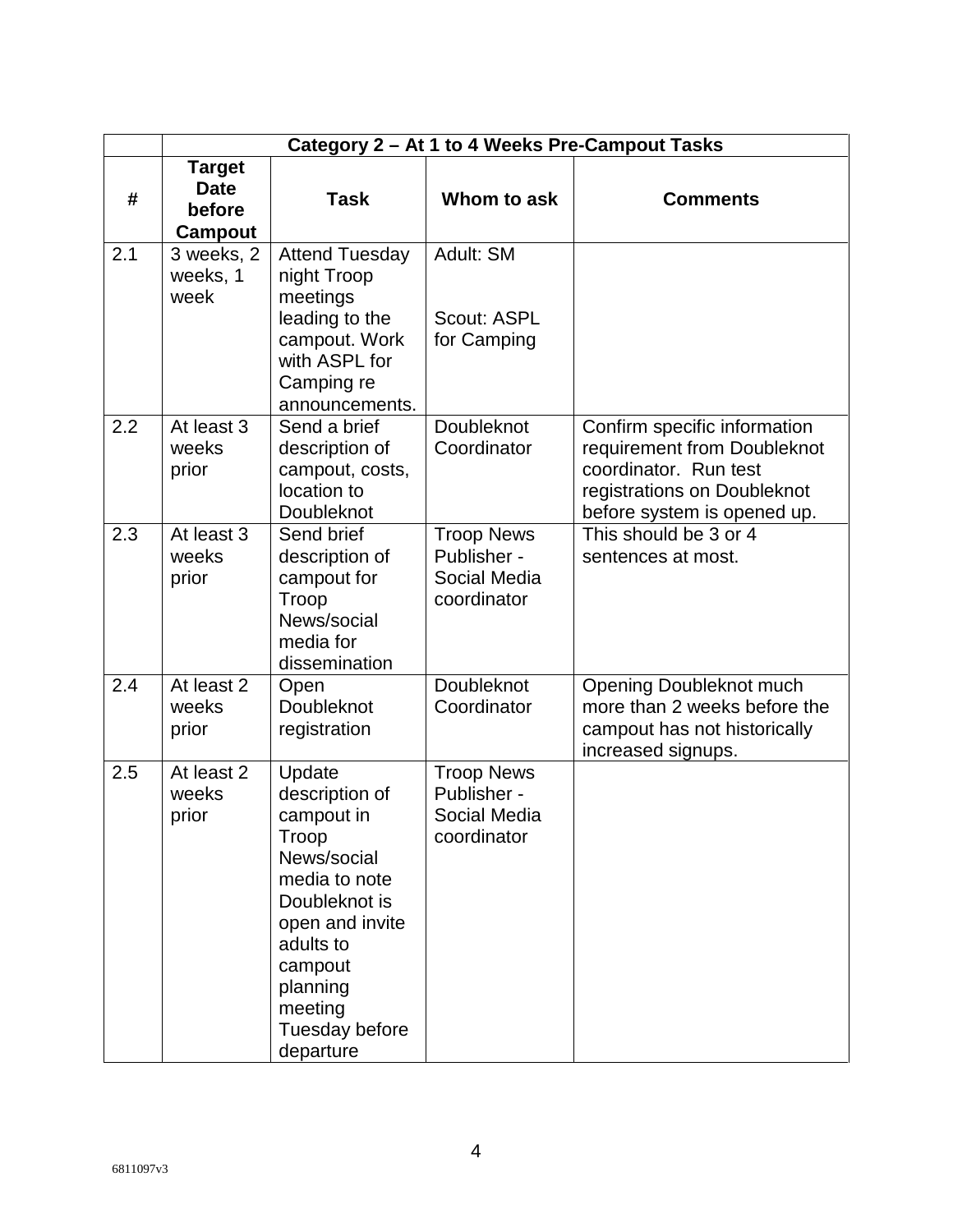| #    | <b>Target</b><br><b>Date</b><br>before<br>Campout | <b>Task</b>                                                                                                | Whom to ask                            | <b>Comments</b>                                                                                                                                                                                                                      |
|------|---------------------------------------------------|------------------------------------------------------------------------------------------------------------|----------------------------------------|--------------------------------------------------------------------------------------------------------------------------------------------------------------------------------------------------------------------------------------|
| 2.6  | At least 2<br>weeks<br>prior                      | Fill out<br>Emergency<br><b>Contact Sheet;</b><br>prepare<br>directions to<br>nearest<br>Emergency<br>Room | Campmaster or<br>Asst.<br>Campmaster   | <b>EMS/Fire/Police/Sheriff</b><br>Contact information                                                                                                                                                                                |
| 2.7  | At least 2<br>weeks<br>prior                      | Confirm return<br>lunch location                                                                           | Campmaster or<br>Asst.<br>Campmaster   | If return trip is more than 3 hrs<br>and crosses lunch hour, fix a<br>location for lunch and confirm<br>they can handle a group of our<br>size. Confirm the restaurant<br>will take credit cards or<br>prepare to bring enough cash. |
| 2.8  | 2 weeks                                           | Obtain campsite<br>maps, trail<br>maps, and<br>topographic<br>maps as needed                               |                                        |                                                                                                                                                                                                                                      |
| 2.9  | At least 2<br>weeks<br>prior                      | Fires: Confirm if<br>fires are/are not<br>allowed; if<br>allowed confirm<br>wood supply                    |                                        | Wood can sometimes be<br>gathered on site or look on<br>Craigslist for wood delivery                                                                                                                                                 |
| 2.10 | 2 weeks                                           | Sunrise/Sunset<br>at Campsite on<br><b>Campout Date</b>                                                    |                                        | AM<br><b>PM</b>                                                                                                                                                                                                                      |
| 2.11 | 2 weeks                                           | Obtain driving<br>directions                                                                               | Landowner or<br>previous<br>Campmaster |                                                                                                                                                                                                                                      |
| 2.12 | 1 week                                            | Patrol<br>responsible for<br>Load Out at<br>Warehouse                                                      | SPL/ASPL for<br>Camping                | Confirm SPL or ASPL<br>announces this at meeting and<br>this information in included in<br>the Troop News and Blast                                                                                                                  |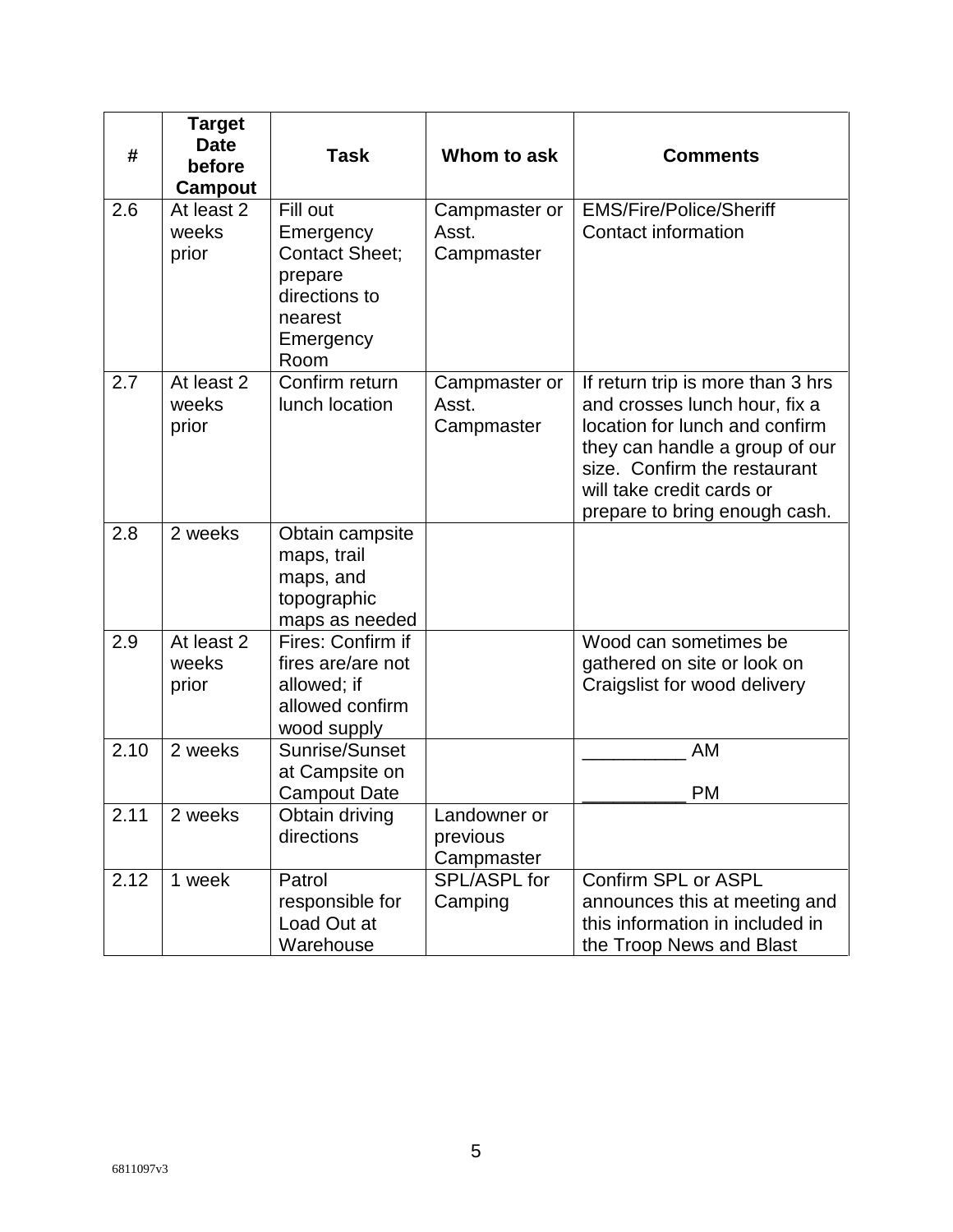|     | Category 3 - The Week of the Campout Tasks        |                                                                           |                                                                              |                                                                                                                                                                                                                                   |  |
|-----|---------------------------------------------------|---------------------------------------------------------------------------|------------------------------------------------------------------------------|-----------------------------------------------------------------------------------------------------------------------------------------------------------------------------------------------------------------------------------|--|
| #   | <b>Target</b><br><b>Date</b><br>before<br>Campout | <b>Task</b>                                                               | Whom to ask                                                                  | <b>Comments</b>                                                                                                                                                                                                                   |  |
| 3.1 | Monday<br>night before<br>departure               | <b>Close Doubleknot</b>                                                   | Doubleknot<br>Coordinator                                                    |                                                                                                                                                                                                                                   |  |
| 3.2 | Tuesday<br>before<br>departure                    | <b>Obtain Doubleknot</b><br>spreadsheet and<br>generate attendee<br>lists | Doubleknot<br>Coordinator<br>provides data,<br>Campmaster<br>generates lists | Minimum Lists needed:<br>Outbound bus<br>riders<br>Inbound bus riders<br>Private car riders<br>check in/out<br>Attendees by<br>Patrol<br>Medical report<br>Other lists may be<br>needed depending on<br>activities (eg swim test) |  |
| 3.3 | Tuesday<br>before<br>departure                    | Confirm all key adult<br>roles are filled                                 | Campmaster<br>with Outdoor<br>Program Chair                                  | Key roles:<br>Grubmaster<br><b>Medical Officer</b><br><b>Trailer Pullers</b><br><b>Bus Captains</b><br>Fill in PASMs                                                                                                              |  |
| 3.4 | Tuesday<br>evening<br>before<br>departure         | Planning meeting                                                          |                                                                              | Review plans with other<br>Goats and Leadership<br>representatives. Hand<br>out list of attendees by<br>patrol; confirm all patrols<br>have PASM; lock in any<br>unfilled positions (special<br>focus on Bus Captains)            |  |
| 3.5 | Tuesday<br>evening<br>before<br>departure         | Patrol responsible<br>for Load Out at<br>Warehouse                        | SPL/ASPL for<br>Camping                                                      | Confirm SPL or ASPL<br>announces reminds<br>responsible Patrol at<br>meeting and this<br>information in included<br><b>Thursday Blast</b>                                                                                         |  |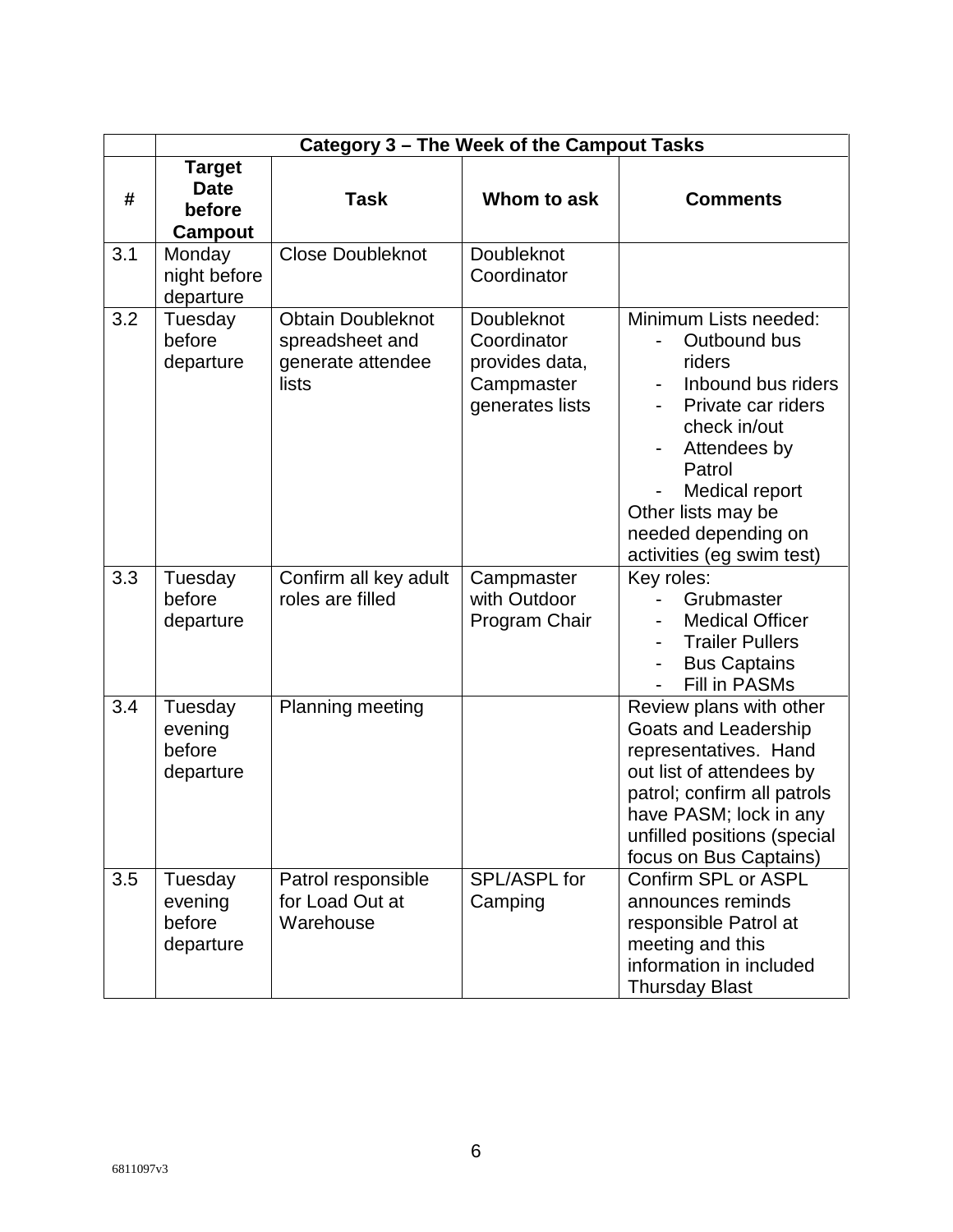| #   | <b>Target</b><br><b>Date</b><br>before<br>Campout | Task                                                                                    | Whom to ask                                                   | <b>Comments</b>                                                                                                          |
|-----|---------------------------------------------------|-----------------------------------------------------------------------------------------|---------------------------------------------------------------|--------------------------------------------------------------------------------------------------------------------------|
| 3.6 | Wednesday<br>before<br>campout                    | Prepare adult Duty<br>Roster for campout                                                |                                                               |                                                                                                                          |
| 3.7 | Wednesday<br>before<br>campout                    | <b>Confirm Adult Health</b><br>& Safety has Troop<br>medical forms and<br>first aid kit |                                                               |                                                                                                                          |
| 3.8 | Wednesday<br>before<br>campout                    | Obtain Board of<br>Review Box for<br>campout with forms,<br>clipboards, and<br>pens.    | Troop Board of<br><b>Review</b><br>Coordinator                |                                                                                                                          |
| 3.9 | Thursday<br>morning<br>before<br>departure        | Confirm Weather,<br>any last minute<br>reminders                                        | <b>Troop News</b><br>Publisher/Social<br>Media<br>coordinator | For email blast on<br>Thursday evening.<br>Parents of new scouts<br>will be especially looking<br>for this info/reminder |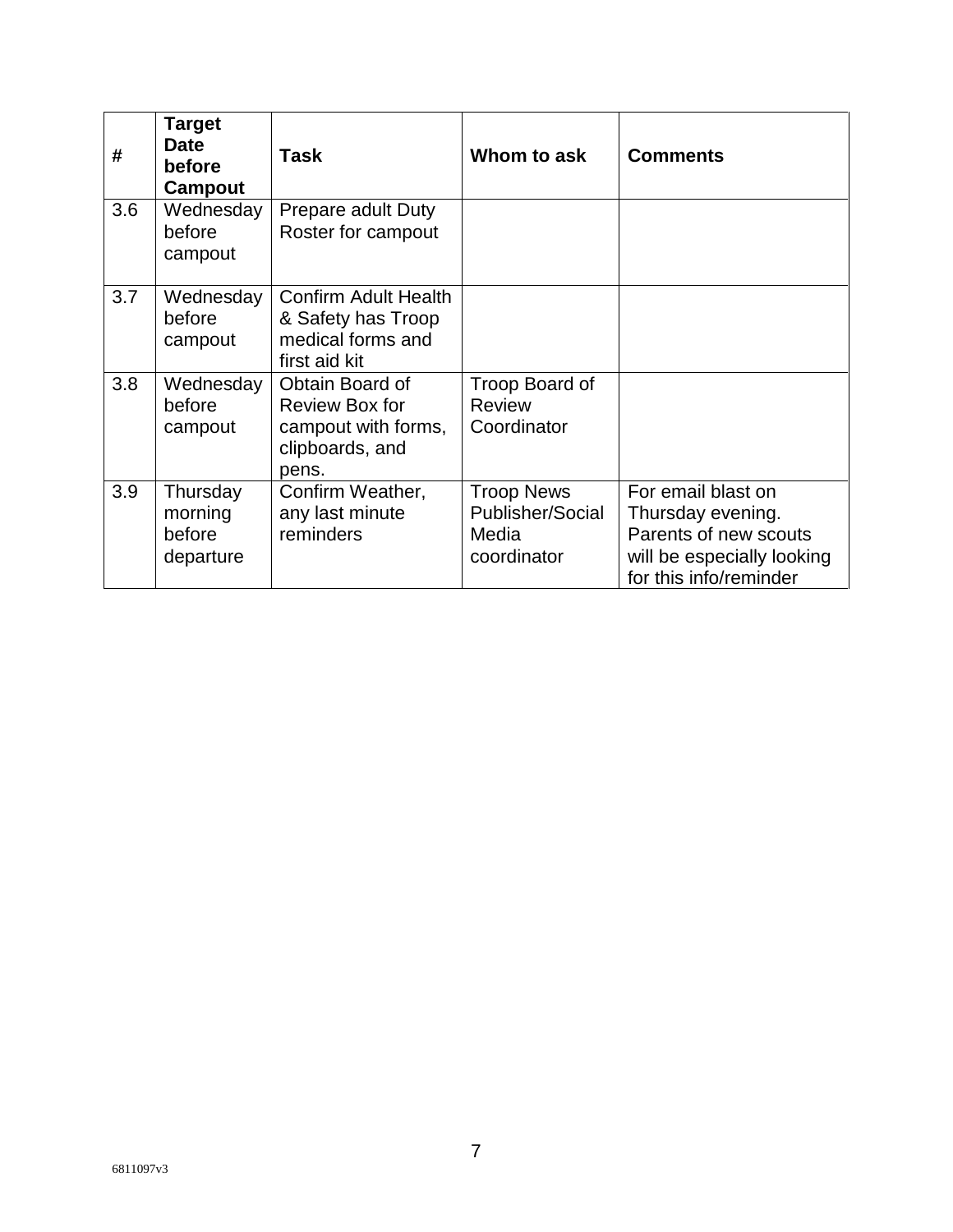| <b>Category 4 - During Campout</b> |                            |                                                                                                                |                                      |                                                                                                         |
|------------------------------------|----------------------------|----------------------------------------------------------------------------------------------------------------|--------------------------------------|---------------------------------------------------------------------------------------------------------|
| #                                  | <b>Timing</b>              | <b>Task</b>                                                                                                    | <b>Person</b>                        | <b>Notes</b>                                                                                            |
| 4.1                                | Friday<br>morning          | <b>Bus Check-in List</b>                                                                                       | Campmaster                           | Ensure Bus Captain(s)<br>have up to date bus<br>rider lists.                                            |
| 4.2                                | On arrival                 | Be first to arrive                                                                                             | Campmaster                           |                                                                                                         |
| 4.3                                | On arrival                 | Designate patrol<br>campsite locations<br>in consultation with<br>SPL and<br>Scoutmaster, if<br>possible       | Campmaster or<br>Asst.<br>Campmaster |                                                                                                         |
| 4.4                                | On arrival                 | Designate location<br>for Troop trailer                                                                        | Campmaster or<br>Asst.<br>Campmaster |                                                                                                         |
| 4.5                                | On arrival                 | Locate potable<br>water sources                                                                                | Campmaster or<br>Asst.<br>Campmaster |                                                                                                         |
| 4.6                                | On arrival                 | Post duty rosters<br>and schedules<br>conspicuously                                                            | Campmaster or<br>Asst.<br>Campmaster |                                                                                                         |
| 4.7                                | On arrival                 | <b>Private Car Check</b><br>in/out List                                                                        | Campmaster or<br>Asst.<br>Campmaster | Ensure all people<br>arriving by private car<br>are checked in/out with<br>time of<br>arrival/departure |
| 4.8                                | Daily                      | Assign duties to any<br>adults without a job                                                                   | Campmaster                           |                                                                                                         |
| 4.9                                | <b>Before</b><br>departure | Make sure all<br>Scouts have a ride<br>home                                                                    | Campmaster or<br>Asst.<br>Campmaster |                                                                                                         |
| 4.10                               | <b>Before</b><br>departure | <b>Call Lunch Location</b><br>to confirm number<br>arriving                                                    | Campmaster or<br>Asst.<br>Campmaster | If needed confirm<br>headcount and arrival<br>time with lunch location                                  |
| 4.11                               | <b>Before</b><br>departure | Record the number<br>of nights of outdoor<br>camping for each<br>Scout and adult<br>attending                  | Campmaster or<br>Asst.<br>Campmaster |                                                                                                         |
| 4.12                               | <b>Before</b><br>departure | <b>Make sure Scouts</b><br>have executed<br>complete clean<br>sweep, and all trash<br>removed from<br>campsite | Campmaster or<br>Asst.<br>Campmaster |                                                                                                         |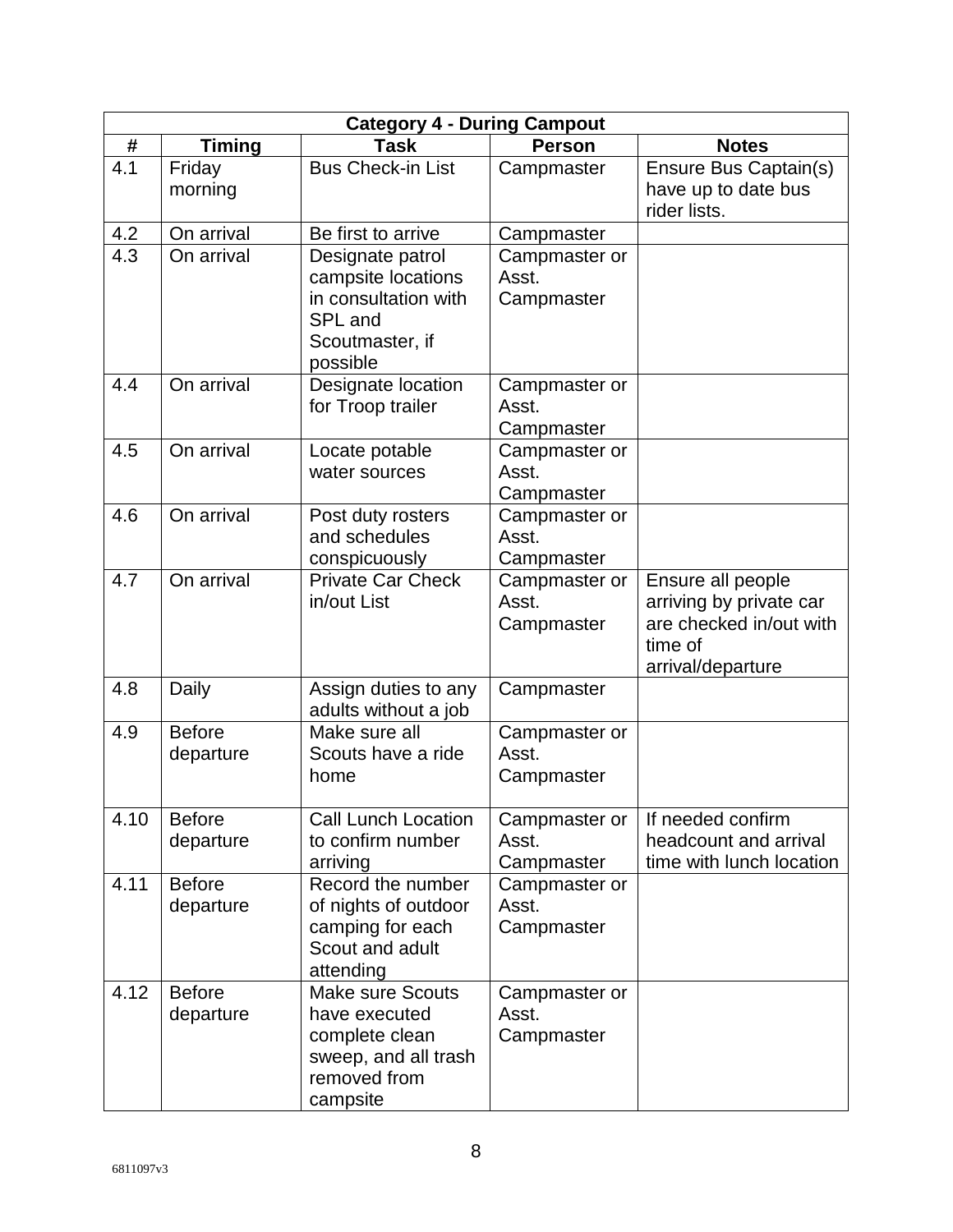|     | <b>Category 5 - Post-Campout Wrap-Up</b>                                  |                                           |                                                                                                                                                                                   |  |  |  |
|-----|---------------------------------------------------------------------------|-------------------------------------------|-----------------------------------------------------------------------------------------------------------------------------------------------------------------------------------|--|--|--|
| #   | <b>Task</b>                                                               | <b>Person</b>                             | <b>Comments</b>                                                                                                                                                                   |  |  |  |
| 5.1 | Return health & safety forms                                              |                                           |                                                                                                                                                                                   |  |  |  |
| 5.2 | <b>Return Board of Review Box</b>                                         |                                           |                                                                                                                                                                                   |  |  |  |
|     | to Advancement.                                                           |                                           |                                                                                                                                                                                   |  |  |  |
| 5.3 | Preserve your file for future<br>Campmasters                              | Campmaster                                | File in Dropbox "Troop 55<br>Campmaster". Consult<br><b>Troop Committee Chair for</b><br>password.                                                                                |  |  |  |
| 5.4 | Turn in receipts to Troop<br>Treasurer within 1 week                      | <b>Troop Treasurer</b>                    |                                                                                                                                                                                   |  |  |  |
| 5.5 | Report nights of outdoor<br>camping for Scouts and<br>adults attending    | Troop Nights of<br>Camping<br>Coordinator |                                                                                                                                                                                   |  |  |  |
| 5.6 | Report service hours of<br>Scouts and adults for<br>conservation projects |                                           |                                                                                                                                                                                   |  |  |  |
| 5.7 | Prepare Summary Report on<br>Campout                                      |                                           | Look at previous reports in<br>Dropbox "Troop 55<br>Campmaster" file. Add<br>your completed report<br>there too. Send copy to<br><b>Troop Committee Chair</b><br>and Scoutmaster. |  |  |  |
| 5.8 | Attend Troop Committee after<br>the campout to report on<br>results       |                                           | Generally, 2d Thursday of<br>the month, SJD Room 208,<br>6 PM                                                                                                                     |  |  |  |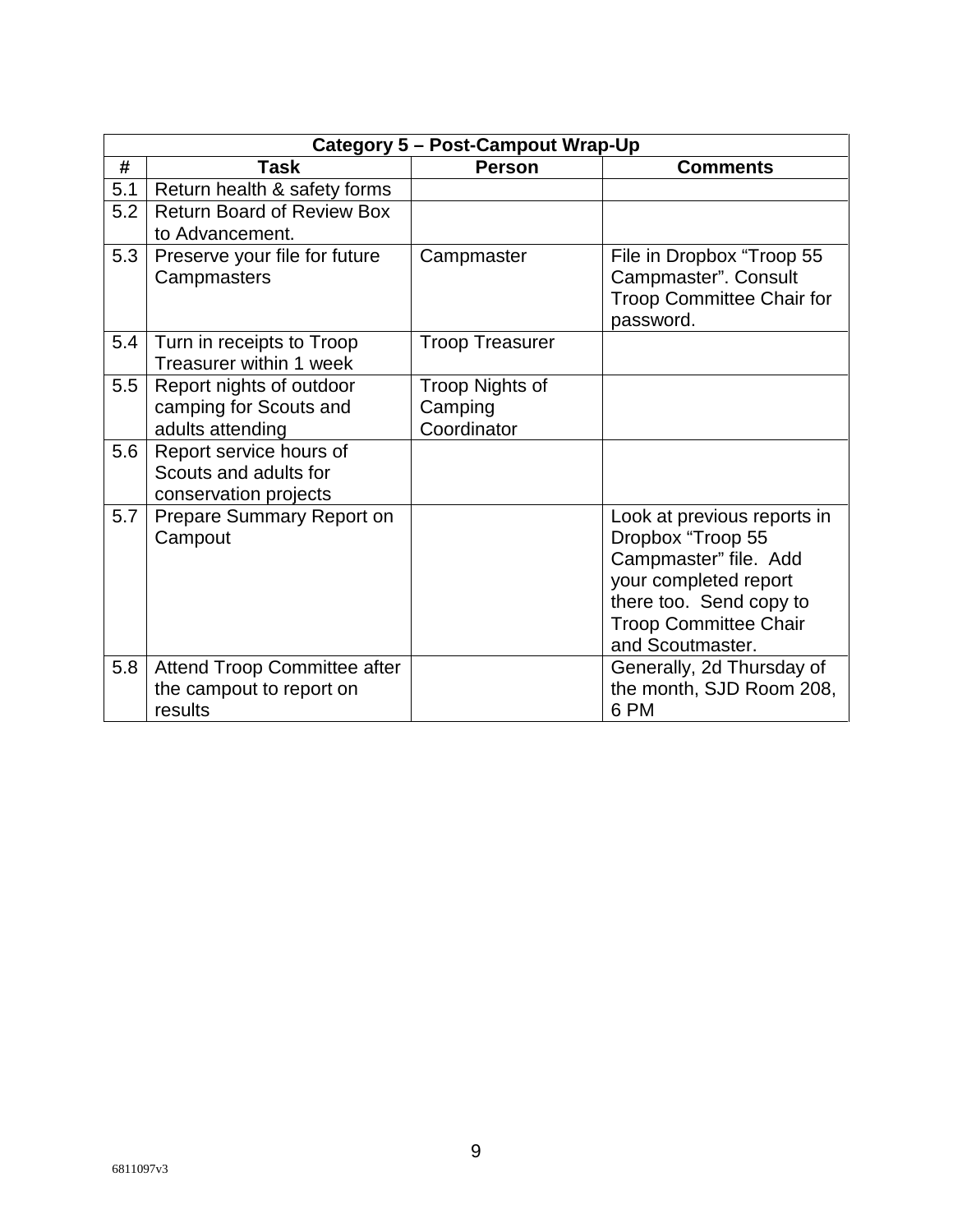| <b>Campout Support Contact Info (rev. Oct. 2018)</b> |                                                                 |                                              |                                                                  |
|------------------------------------------------------|-----------------------------------------------------------------|----------------------------------------------|------------------------------------------------------------------|
| <b>Position</b>                                      | <b>Person</b>                                                   | <b>Phone</b>                                 | <b>Email</b>                                                     |
| <b>Board of Review</b><br>Coordinator                | Leslie<br>McCullogh                                             | 713.851.5828                                 | Troop55BofR@gmail.com                                            |
| Campmaster                                           | <b>YOU!</b>                                                     |                                              |                                                                  |
| Campout Sign Up/Double<br>Knot                       | David Pesikoff                                                  | 713.557.1882                                 | pesikoff@yahoo.com                                               |
| <b>Canoe Coordinator</b>                             | Janice Walden                                                   | 281.923.9600                                 | janice@vandykewalden.com                                         |
| Chaplain Aide advisor                                | Eric Wade                                                       | 832.722.8438                                 | EWade@porterhedges.com                                           |
| <b>Climbing Coordinator</b>                          | R.J. Woodward                                                   | 713.204.7980                                 | rjw.bsa@comcast.net                                              |
| <b>Medical Coordinator (adult)</b>                   | Chip Lane &<br>Sara Lane                                        | 832.236.8688                                 | chip.lane@lanelaw.com<br>sarah.lane75@hotmail.com                |
| <b>Nights Camped Recorder</b>                        | <b>James Cauble</b>                                             | 713.664.7860                                 | james@cauble.org                                                 |
| Outdoor Program Chair                                | <b>Mike Cavender</b>                                            | 903.520.6755                                 | mike@cavenders.com                                               |
| Quartermaster (adult)                                | <b>Jerrit Coward</b>                                            | 713.775.5616                                 | jerrit.coward@gmail.com                                          |
| Scoutmaster                                          | <b>Bob Casey</b>                                                | 713.828.9292                                 | scoutmaster@troop55.org                                          |
| <b>Senior Patrol Leader</b>                          | <b>Consult Troop</b><br>55 website                              |                                              |                                                                  |
| <b>SJD Room Scheduler</b>                            | Michelle Wrubel                                                 | 917.826.3848                                 | mfwrubel@fibex.us                                                |
| Social Media                                         | Vernon Jones                                                    |                                              | vtjj@vernonjones.com                                             |
| <b>Summer Camp</b><br>Coordinators                   | <b>Chad Disch</b><br><b>Karl Poirot</b><br><b>Tara Varcados</b> | 713.894.7216<br>281.204.7602<br>713.447.5007 | cdisch831@gmail.com<br>varcados@yahoo.com<br>kpoirot@chevron.com |
| <b>Training Coordinator</b>                          | <b>Steve Mach</b>                                               | 713.775.5616                                 | training@troop55.org                                             |
| <b>Transportation Coordinator</b>                    | Lauren<br>Marangell                                             | 713.419.4299                                 | Imarangell@gmail.com                                             |
| Treasurer                                            | <b>Richard Butler</b>                                           | 713.775.5616                                 | treasurer@troop55.org                                            |
| <b>Troop Committee Chair</b>                         | Larry Lawyer                                                    | 832.498.5206                                 | tcc@troop55.org                                                  |
| <b>Troop News Editor</b>                             | <b>Tammy Casey</b>                                              | 832.330.7070                                 | troop55newsletter@gmail.co<br>m                                  |
| <b>Troop Secretary</b>                               | Suanne Bouvier                                                  | 415.407.4326                                 | troop55volunteers@gmail.co<br>m                                  |
| Volunteer coordinator                                | <b>Suanne Bouvier</b>                                           | 415.407.4326                                 | Troop55volunteers@gmail.c<br>om                                  |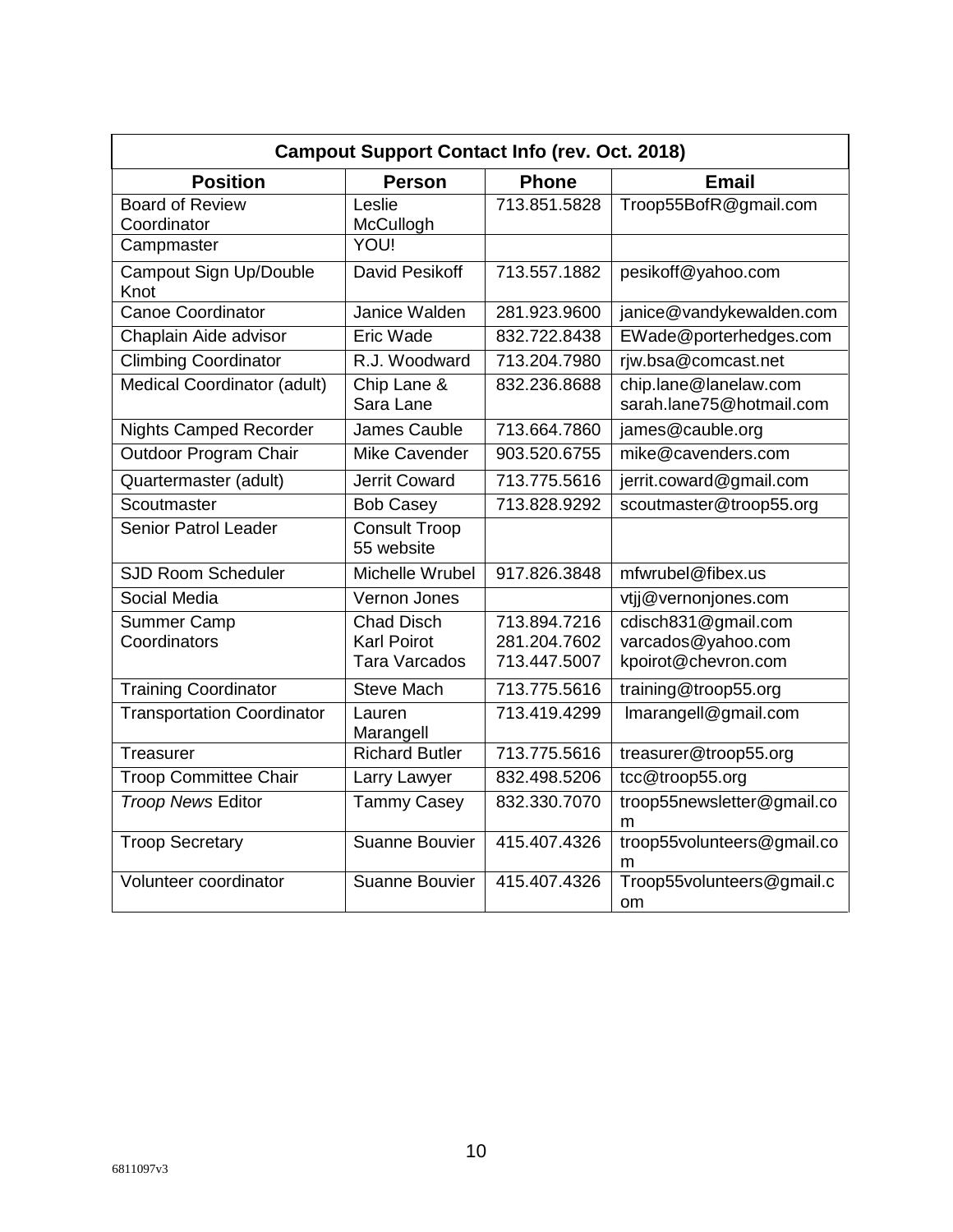| <b>Roles To Be Filled At Each Campout</b>              |               |                                                                                                                                             |  |  |
|--------------------------------------------------------|---------------|---------------------------------------------------------------------------------------------------------------------------------------------|--|--|
| <b>Task</b>                                            | <b>Person</b> | <b>Notes</b>                                                                                                                                |  |  |
| <b>Adult Campmaster</b>                                |               |                                                                                                                                             |  |  |
| <b>Recruit Goat Grubmaster</b>                         |               | An army travels on its stomach!                                                                                                             |  |  |
| <b>Adult Medical Officer</b>                           |               | This person does not need to be<br>a physician.                                                                                             |  |  |
| <b>Adult Quartermaster</b>                             |               | May be Troop QM if he/she is<br>attending the campout                                                                                       |  |  |
| Recruit Trailer puller(s)                              |               | Trailer pullers needed for: Troop<br>trailer (usually); Lawn Trailer (if<br>using school buses); Canoe<br>trailer (depending on activities) |  |  |
| Acting Scoutmaster at<br>Campout (if needed)           |               |                                                                                                                                             |  |  |
| <b>Troop Senior Patrol</b><br><b>Leader at Campout</b> |               |                                                                                                                                             |  |  |
| <b>ASPL for Camping</b>                                |               | Should come from SPL                                                                                                                        |  |  |
| <b>Recruit Assistant Adult</b><br>Campmaster           |               | Share the job, and train your<br>replacement!                                                                                               |  |  |
| Recruit adults to serve as<br>bus captains             |               | Often recruited after the signups<br>are known                                                                                              |  |  |
| Scout in charge of<br>campfire                         |               | Should come from SPL                                                                                                                        |  |  |
| Scout Chaplain Aide                                    |               | Should come from SPL                                                                                                                        |  |  |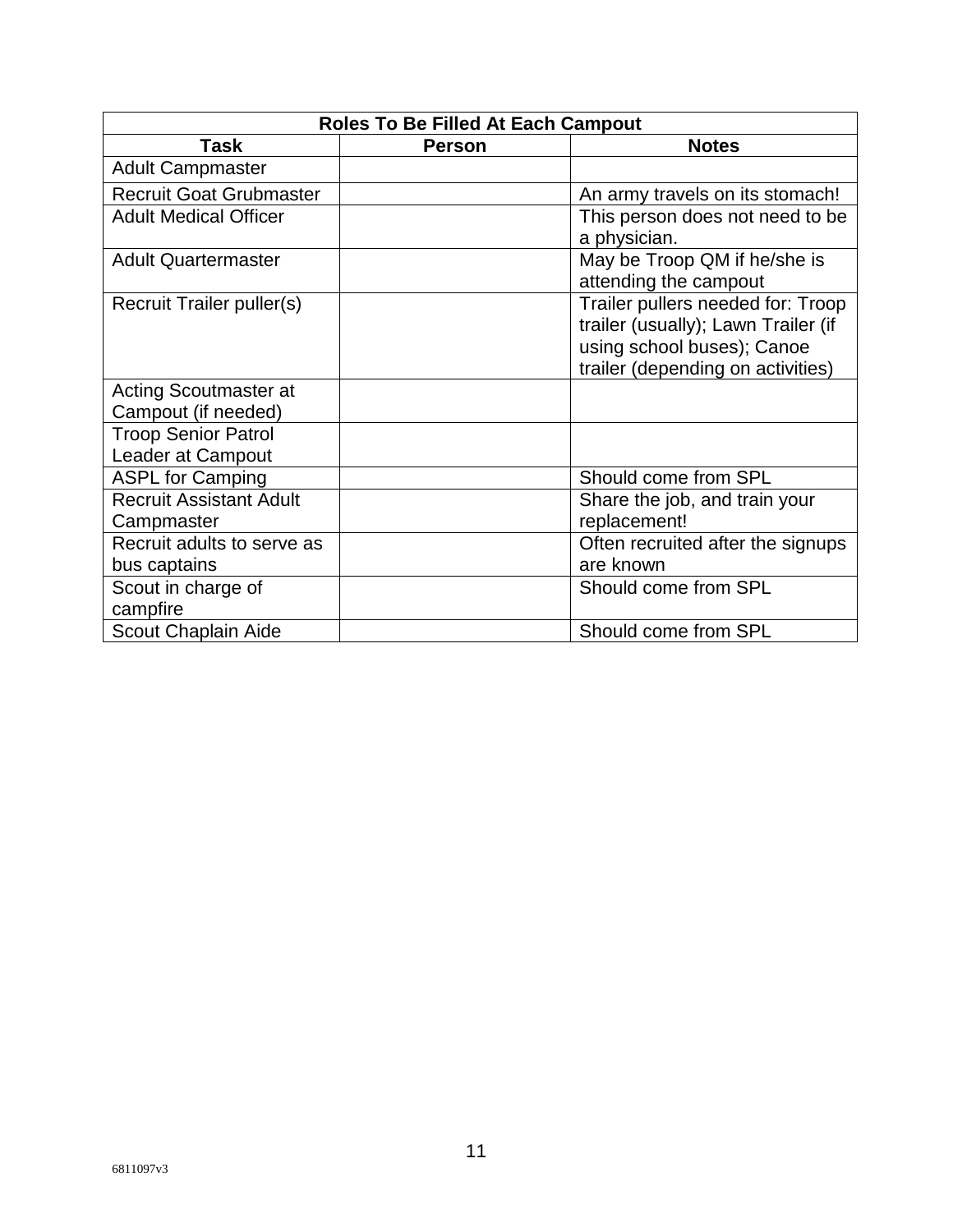| Goat Patrol Campsite Duty Roster - Post Conspicuously at Campsite |              |              |  |  |
|-------------------------------------------------------------------|--------------|--------------|--|--|
| <b>Duty</b>                                                       | <b>Adult</b> | <b>Adult</b> |  |  |
| <b>Scoutmaster for Campout</b>                                    |              |              |  |  |
| Campmaster                                                        |              |              |  |  |
| <b>Assistant Campmaster</b>                                       |              |              |  |  |
| Quartermaster                                                     |              |              |  |  |
| <b>Medical Officer</b>                                            |              |              |  |  |
| <b>Returning Bus Captains</b>                                     |              |              |  |  |
| <b>Friday Cracker Barrel Setup</b>                                |              |              |  |  |
| <b>Friday Cracker Barrel</b>                                      |              |              |  |  |
| Cleanup                                                           |              |              |  |  |
| Saturday Breakfast - cooks                                        |              |              |  |  |
| Saturday Breakfast-                                               |              |              |  |  |
| cleanup                                                           |              |              |  |  |
| Saturday Lunch - cooks                                            |              |              |  |  |
| Saturday Lunch - cleanup                                          |              |              |  |  |
| Saturday Dinner - cooks                                           |              |              |  |  |
| Saturday Dinner - cleanup                                         |              |              |  |  |
| Saturday Cracker Barrel-                                          |              |              |  |  |
| setup                                                             |              |              |  |  |
| Saturday Cracker Barrel-                                          |              |              |  |  |
| cleanup                                                           |              |              |  |  |
| Sunday breakfast - cooks                                          |              |              |  |  |
| Sunday breakfast - cleanup                                        |              |              |  |  |
|                                                                   |              |              |  |  |
|                                                                   |              |              |  |  |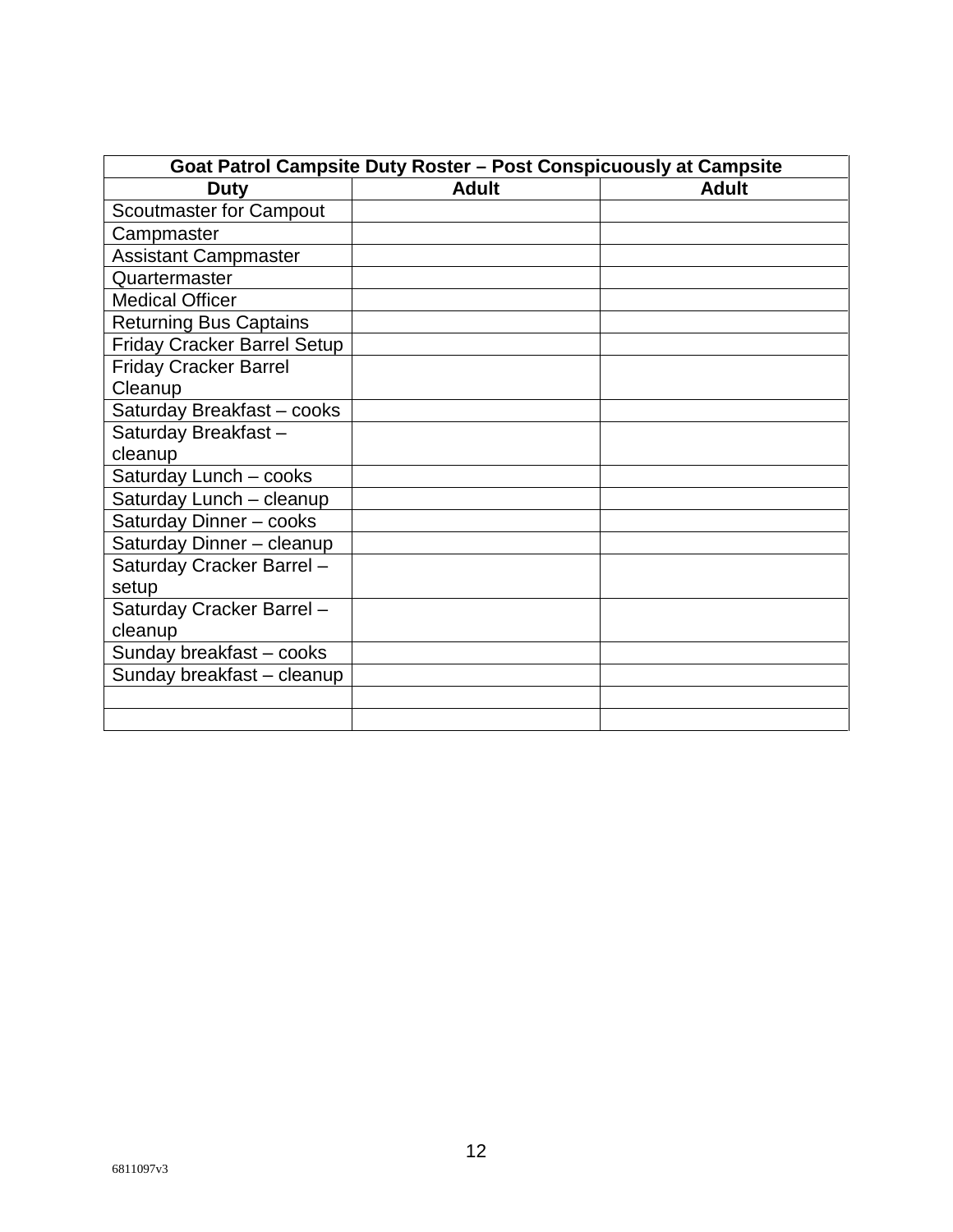## **Campmaster Responsibilities**

The key tasks of Campmasters are described below. Your attention to these will help assure that our Scouts execute a successful campout. Your help is most appreciated! Use the Campmaster's Checklists above to assist you.

#### **Category 1: Critical First Steps - ASAP**

The Troop and its campouts are generally flexible, but some things are inflexible. Make sure that as soon as possible you confirm each of the items on the **Early Preparation Checklist!** A few minutes spent on these critical first steps early will save hours later.

If Troop 55 has used this campsite before, talk to the previous Campmaster, who should have much of the information you need.

Consider whether you should visit the campsite in advance of the campout. This isn't always necessary, particularly if the Troop has camped there recently. But if you have not been to the campsite in advance, make sure you arrive *ahead* of the Troop on the weekend of the campout.

Typically, campout locations have been reserved months in advance, but please make sure these reservations are in place and any needed payments have in fact been made.

Similarly, if the Troop plans to provide bus transportation to the campout, please confirm that the bus has been chartered and required payments have been made.

## **Category 2: Staffing & Delegating**

Getting the staffing right for a campout is more than half of the task. Help recruit adults and Scouts to participate in all roles, and to help you recruit others, as described below.

#### **1. Support Scouts assigned to leadership roles for the campout.**

The Assistant Senior Patrol Leader for Camping has a lead role in preparing for campouts. Additional Scouts may be appointed by the Senior Patrol Leader or Scoutmaster to be in charge of specific activities at the campout. Get a clear explanation of what these Scouts are expected to do, then delegate as much responsibility as they can handle, including program, making announcements, preparing publicity, selecting patrol campsites, preparing for the campfire, and the like.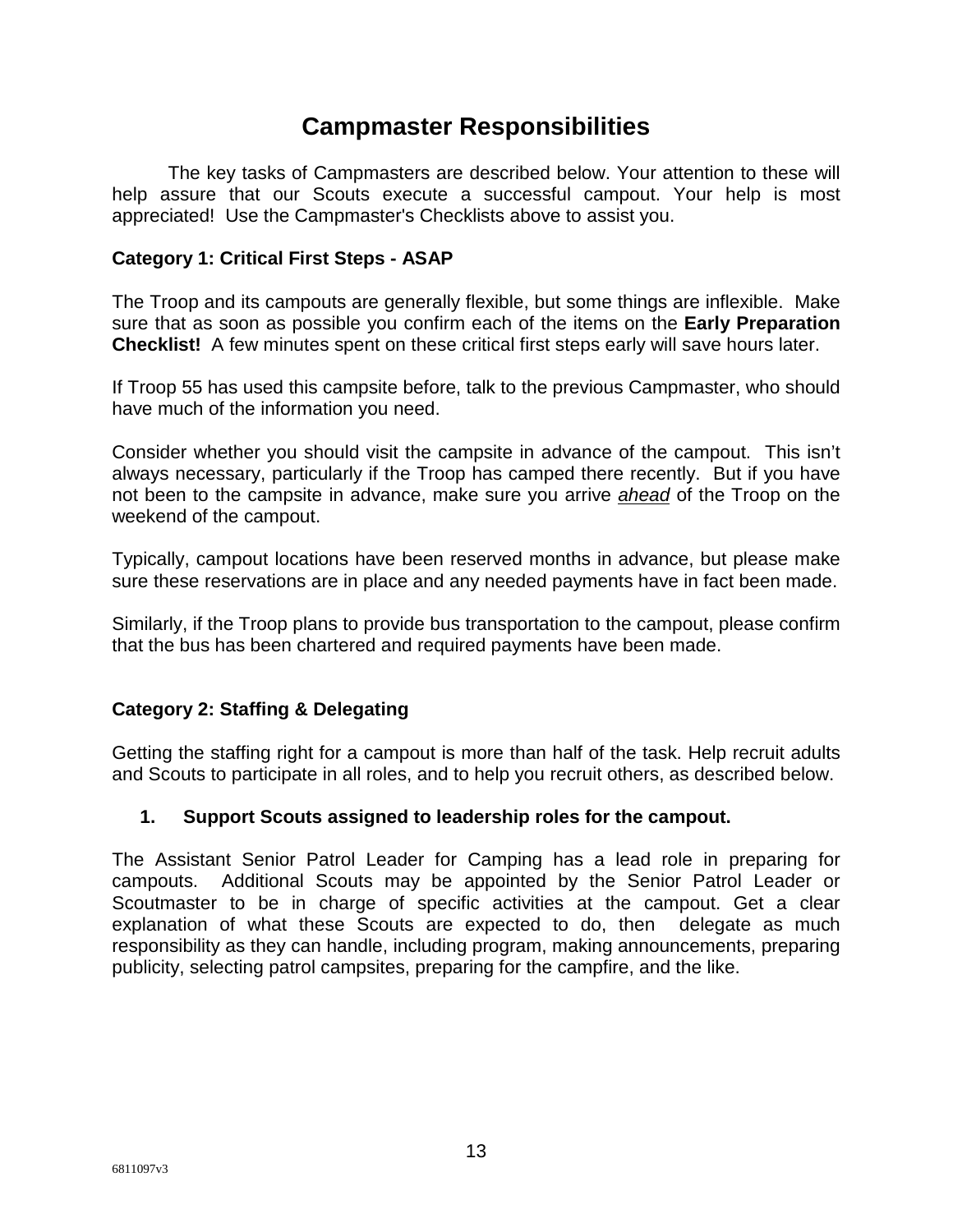## **2. Prepare a complete roster of adults and Scouts helping with the campout.**

Start working through the Category 2 "1 to 4 Weeks Pre-Campout" Checklist and the Goat Patrol Duty Roster as soon as you can. Some of the roles likely will already be assigned, but you need to *identify* those assigned. Ask the Scoutmaster, Troop Committee Chair, and/or Volunteer Coordinator to identify adults already assigned to each of the roles on the Staffing Checklist above, and their suggestions for others who might volunteer. The Troop often has adults who coordinate particular functions for multiple campouts, such as transportation, quartermastering, chaplaincy, and health and safety. These adults may attend your campout or assist you in identifying others to attend your campout to help with these tasks. For other tasks like Goat Grubmaster and Trailer Puller, your help in recruiting folks will be particularly welcome. It is *highly desirable* to have an assistant Campmaster, so you both have backup and are training another adult for campmaster duties. Engage adults new to the Troop to serve as assistant campmasters.

The roles on the Staffing Checklist are described generally below.

- 1. Goat Grubmaster
- 2. Transportation Coordinator
- 3. Program Directors (Scout and Adult)
- 4. Quartermasters (Scout and Adult)
- 5. Health & Safety Officers (Scout and Adult)
- 6. Troop Trailer Driver(s)
- 7. Campfire Producers (Scout)
- 8. Chaplain Aides (Scout and Adult)

The duties and responsibilities of each of these positions are described in later sections of this Campmaster Manual. Copy the relevant portions for each member of your team.

## **Category 3 – Gather information needed for the campout. Communicate.**

- 1. Use the Checklists to make sure you have all the needed information. Delegate specific tasks to your team.
- 2. Talk to the Scoutmaster about attending a Patrol Leaders Council meeting at least a month before the campout to discuss plans for the campout.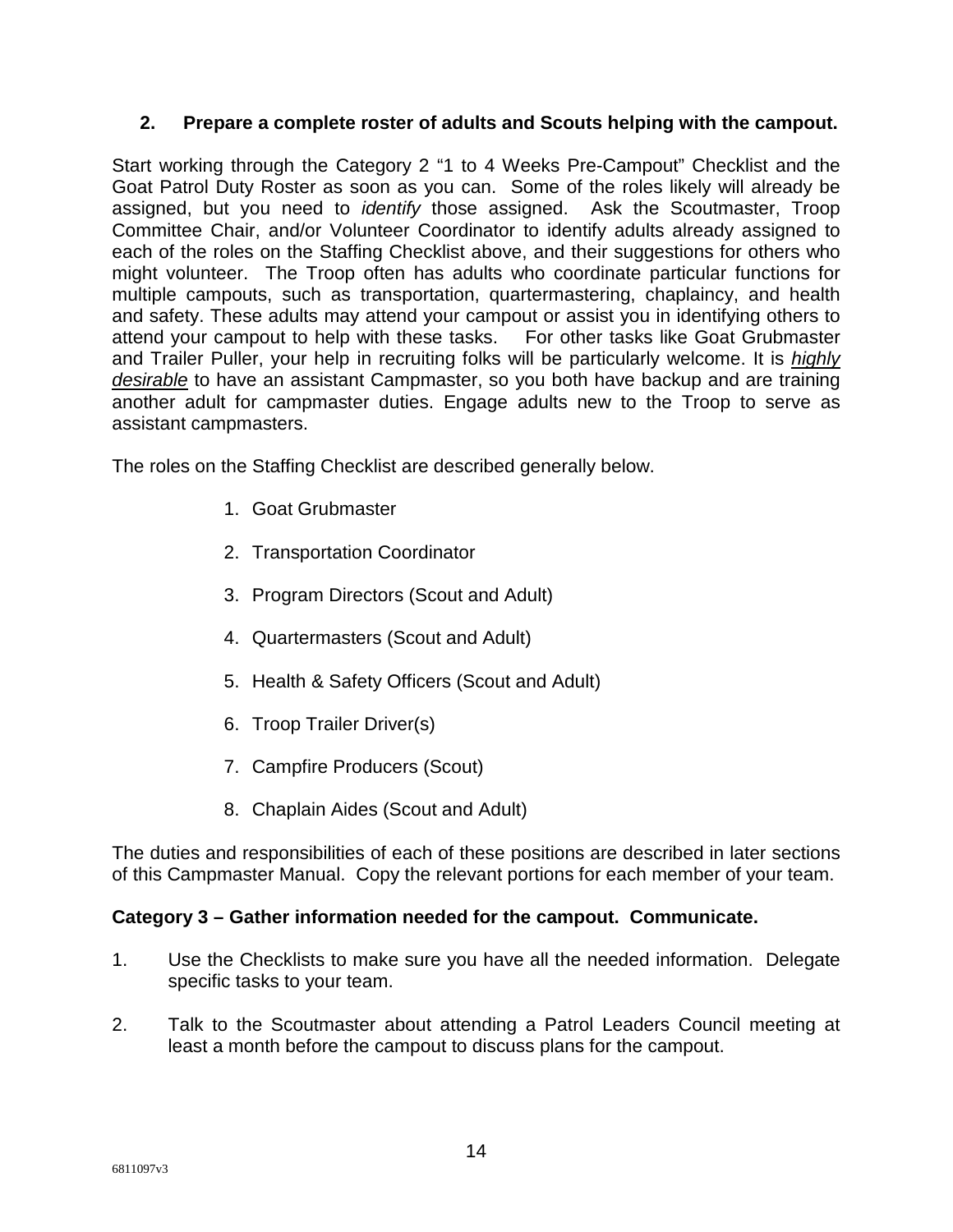- 3. Prepare and distribute announcement of date, location and summary of program three Troop meetings prior to the campout. This is the sales effort; make it exciting! Send an announcement to the Webmaster for the Troop's webpage and the publisher of the *Troop News*. Involve the ASPL for Camping in these tasks. The ASPL for Camping should announce the campout details in the Troop meetings preceding the campout.
- 4. Obtain the list of Scouts and adults who have registered for the campout. This is typically available Tuesday preceding a weekend campout from the adult who manages the Troop's Doubleknot registration process.
- 5. At the Troop meeting prior to the campout:
	- A. Distribute to the Scout Patrols and to the Goat Patrol detailed information on all matters pertaining to the campout, including:
		- 1. adult duty assignments
		- 2. directions to the campsite
		- 3. emergency phone numbers
		- 4. program schedule;
		- 5. water availability; and
		- 6. any special equipment needed by participants.
	- B. The schedule should include recommended Houston departure time, advancement activities, meals, special programs, and expected time of arrival back in Houston.
	- C. During the patrol meeting segment of the Troop meeting, the ASPL for Camping should hand out the patrol Duty Rosters and Menu Planners with instructions that these should be prepared and delivered at the next meeting. (See sample duty roster enclosed and make copies for distribution.) Grub money for the patrol Grubmaster should be collected that night.
	- D. Ask Patrol ASM's to review the patrols' Duty Rosters and Menu Planners. Confirm that money has been collected from patrol members and delivered to the patrol Grubmaster.
- 6. Confirm the availability of the Medical Consents and Health forms for the campout and ensure that the Troop First Aid Kit is available for the campout. These are the responsibility of the Health Coordinator.

#### **Category 4 – Prepare Campsite and Execute Plan**

Campouts end well when they start well, so the Campmaster should be among the first to arrive at the campout and before dark. (At many campouts, Scouts will arrive on Friday night after dark.) If you never personally have been to the campsite, make sure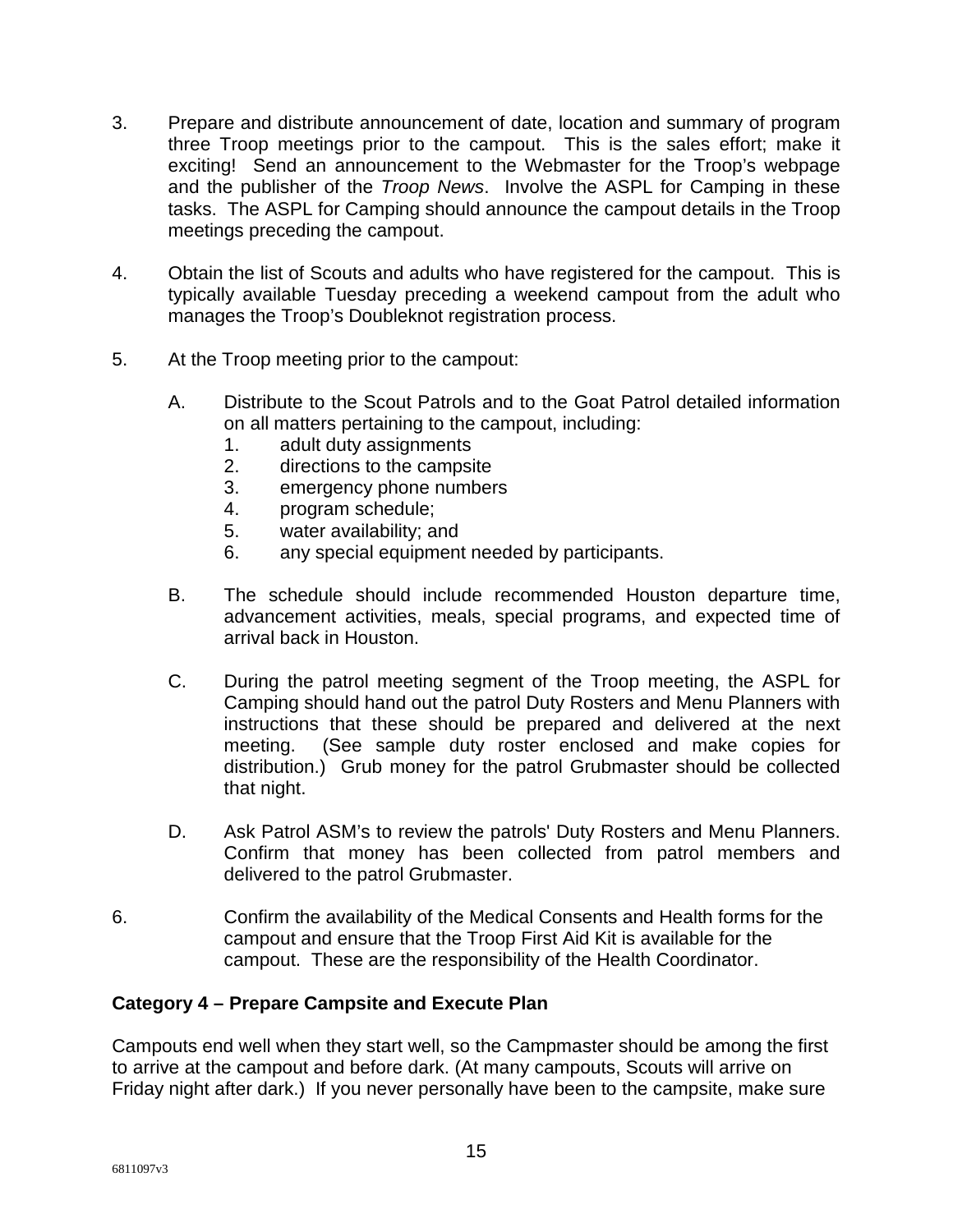you arrive *ahead* of the Troop and before dark.

- 1. Complete any check-in procedures required, especially at public campgrounds.
- 2. Erect any needed signs and lights
- 3. Identify campsites, potable water sources, and a place for the troop trailer.
- 4. Avoid making the Goat Patrol area the "center of attention." Keep it separate from any area used for Scout assembly or training.
- 5. Identify a separate parking area for vehicles. Keep all cars out of the Troop camping areas, both Scout and Goat, to the maximum extent practical. Scouts should expect to carry their gear to their patrol areas, not receive automotive "pickup and delivery service" at their tentsite! Goats should set the example for Scouts on this, too.
- 6. Assume administrative responsibility for the Goat area.
- 7. Post the Duty Rosters you have developed in a water-resistant cover in a conspicuous location. (very important - essential) Add to it as necessary. Every adult attending the campout should be on the Duty Roster somewhere.
- 8. Prepare and post a program schedule on water-resistant sign or clipboard on the campout.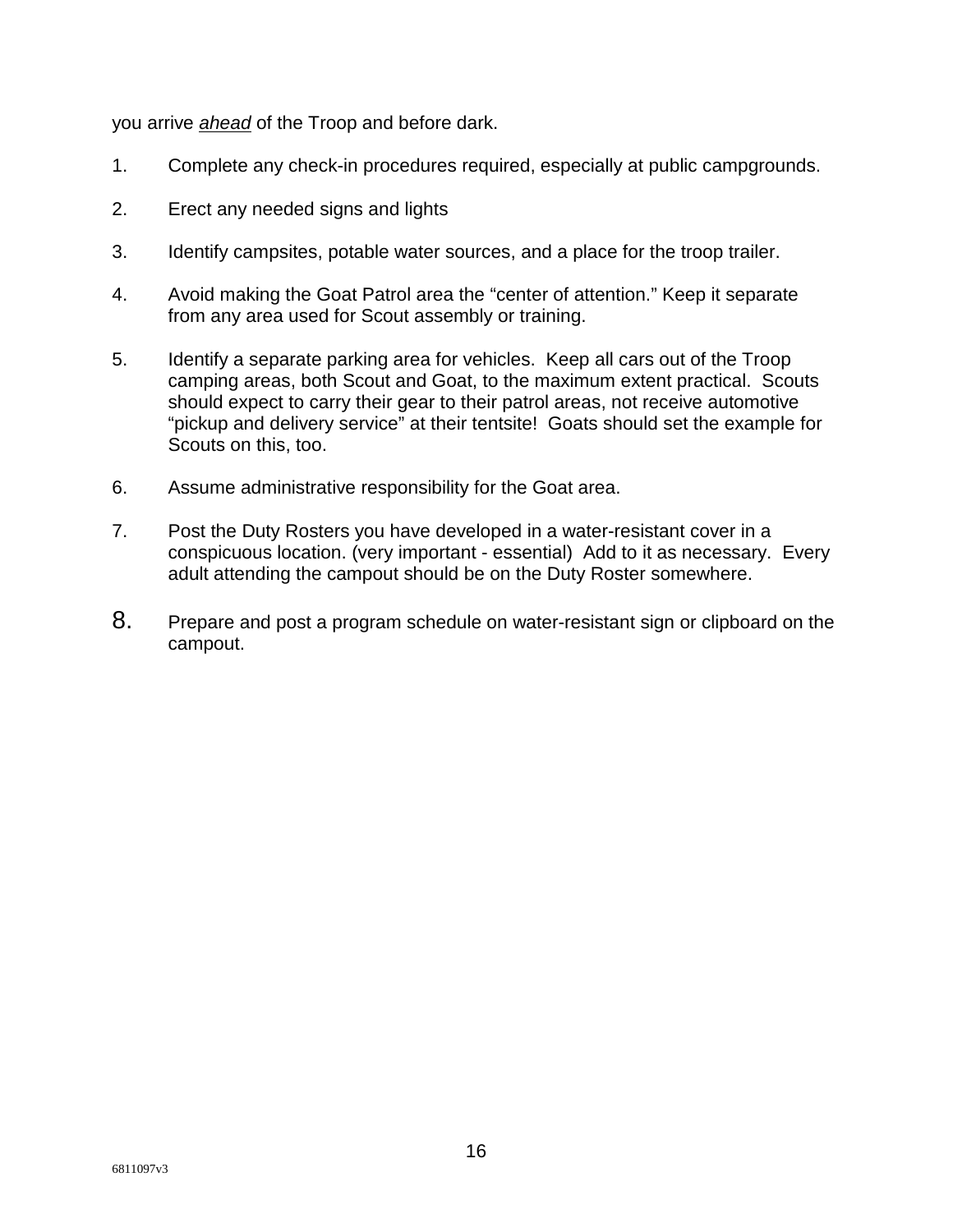# **Adult & Scout Quartermaster Duties for Campouts**

#### **3. Troop Gear, Trailer & Storage Unit**

It is important to know what gear is needed for the event for which you are Quartermaster, and the correct gear is loaded in the trailer *before* the trailer is transported to the campout. Adult Quartermasters should help get the Scout Quartermaster(s) to load the proper gear in the trailer in advance of the campout. This often can be and should be done on Wednesday evening before a weekend campout.

The Troop's gear is stored primarily in three locations.

- 1. Scout Closet, in the back of the Scout Room at St. John the Divine
- 2. The Troop Trailer, at a private warehouse area. See the Quartermaster for detailed information.
- 3. The Storage Unit at the same private warehouse area.

#### **Scout Closet**

The Scout closet contains the Patrol Action Packers. If these are being used on a campout, it is the responsibility of the Patrol Quartermasters and Patrol Grubmasters to get them to the campout either in personal cars, or on the bus.

#### **Troop Trailer and Storage Unit**

Most of the gear for a campout is likely to be in these two places. Make sure that the right gear is put in the trailer, and that unneeded or excess gear is left in the storage unit. This avoids overloading the trailer, and makes handling the needed gear easier on the campout.

Generally speaking, the trailer will be loaded with the following items:

patrol dining flies (if requested at the campout planning meeting) 1 USA flag and pole large propane bottles LED lanterns large coffee bin supply of large plastic trashbags (responsibility of Grubmaster) white water bottles Igloo 5-gal water coolers with tap Adult action packers  $(1 - \text{pots/pans}, 1 - \text{utensils}, 1 - \text{spices/oil/etc})$ Scout patrol propane stoves plastic wash tubs for 3 pot cleaning by patrols Trash Bins Cleaning Supplies Toilet Paper and Paper Towels (Grubmaster should bring additional paper towels)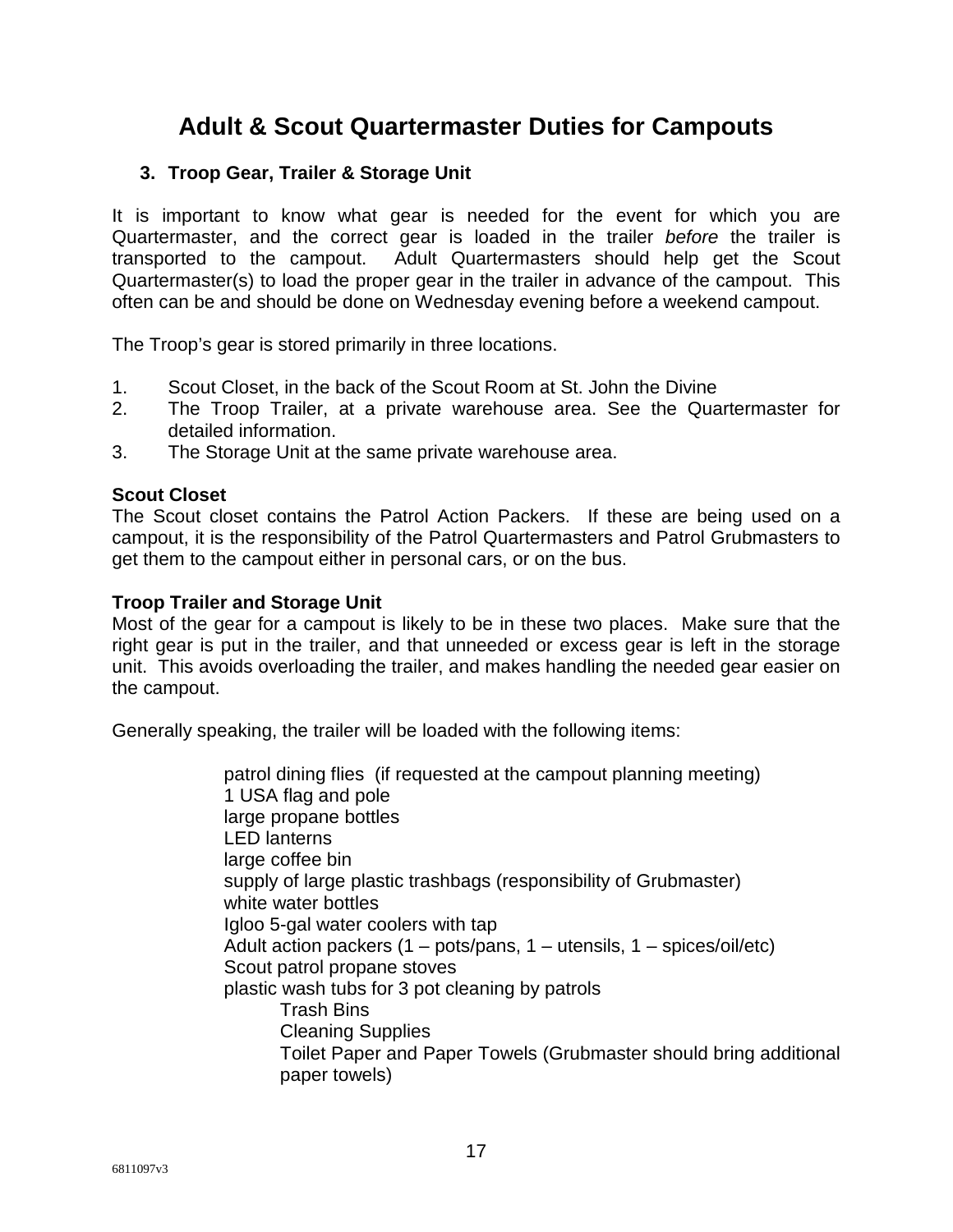Medical kits and back boards Pop-up tents Patrol water containers Patrol folding aluminum tables White plastic folding picnic tables tool box with assorted saws and shovels twine cast iron Dutch ovens

#### **Goat Action Packers**

See attached sheet for a check-list of what may need to be replenished prior to the campout, and provide to the Grubmaster

#### **Other Equipment**

It is often useful to bring some other equipment for use in the Goat cooking area, depending what's being prepared. These are borrowed or personal items.

> Additional Coolers – available at the warehouse Iron frying pan(s) Other utensils A large grill for barbecue

#### **At The Campsite**

Scout Quartermasters (one or two) distribute equipment to patrols on arrival Friday night, and inspect and check back in on Sunday morning, as well as lead the troop in loading the trailer

#### **Liquid Fuels**

The Quartermaster is responsible for taking liquid fuel for backpacking stoves to the campsite and issuing it to patrols, if backpacking stoves are permitted on that campout, and collecting unused fuel at the end of the campout.

#### **First Class Trail**

The First Class Trail program often has special or specific request for additional equipment on the campouts, check with the FCT Coordinator and inform the Troop Equipment Coordinator/Quartermaster of any requested equipment.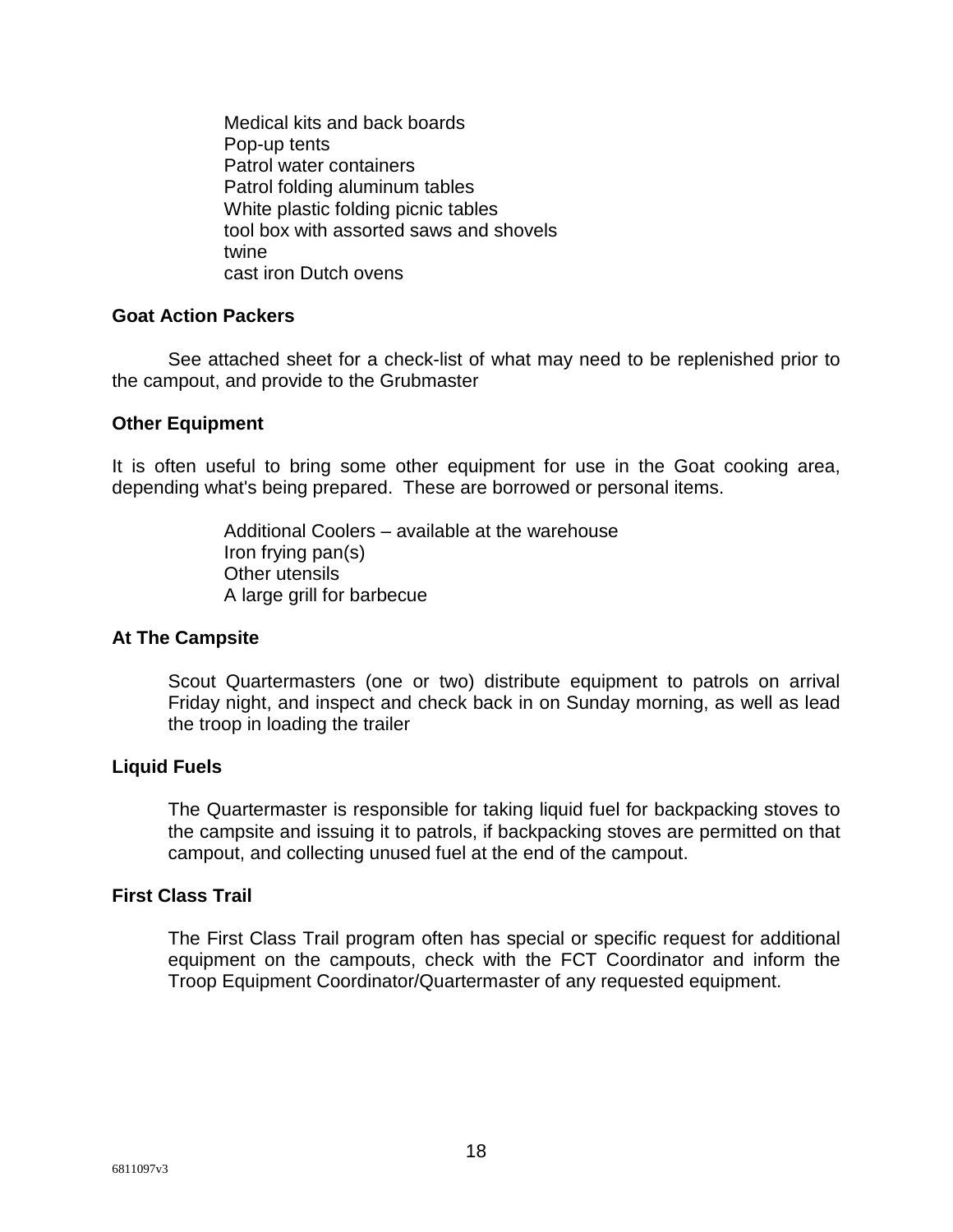# **Pulling the Troop 55 Trailer**

## **Trailer Description**

Troop 55 owns a 14-foot Tandem Axle 4 Wheel Wells Cargo trailer. The trailer is a low profile cargo trailer equipped with a wind dome on the front that decreases drag and increases pulling stability. Anyone with a midsize vehicle having a "towing package" and trailer hitch can pull this trailer with ease.

In addition to a tow bar you will need a 2" ball, and a regular 4 prong wiring harness for the trailer lights. If you have a 5 wire or 6 wire wiring harness for electric brakes the trailer is also compatible.

The trailer is now rated to carry 6000 pounds, but the troop requests that the trailer not be loaded to more than 2000 to 2500 pounds. With four wheels on the ground this weight will be very easy to pull and stop.

#### **Location**

The trailer is stored under cover at a private warehouse. The Troop's Storage Unit is at the same private warehouse. See the Quartermaster for details.

#### **Pulling Check List:**

- 1. *Very important:* Please check with the Quartermaster to make sure the trailer is loaded with the correct gear for the campout, and that excess or unneeded gear is left in the storage unit.
- 2. Inside the side door of the trailer on the front shelf you will find the trailer file, which contains this checklist information, a tire gauge, wiring harness and adapters etc. **Please, please, please use the checklist!**
- 3. Unlock the hitch lock.
- 4. Lift the hitch latch when lowering the trailer onto your 2" ball. Relock the hitch lock to hold down the hitch latch when pulling.
- 5. Plug in lighting harness. If you have a standard 4 " prong plug you will be using the surge braking system. The trailer hitch has a surge braking system that activates as you brake your car to a stop. If your hitch is equipped with either a 5 or 6 wire electric brake harness the trailer is compatible. Please check all lights – brake, right and left turn and night time lights. We suggest that you pull the trailer with your lights on in the daytime for added safety.
- 6. Hook up the two safety chains to your hitch, and the brake chain. You now have four back up systems to pull the trailer.
- 7. Check to make sure all items are secure in the trailer. The heavy load (propane bottles) should be placed on the floor and strapped in tightly**. Never overload the rear of the trailer because it can sway at higher speeds.**
- 8. Check the tire pressure. If any tire is low go **immediately** to a service station and add air prior to departure. Tire pressure should be **50 psi.**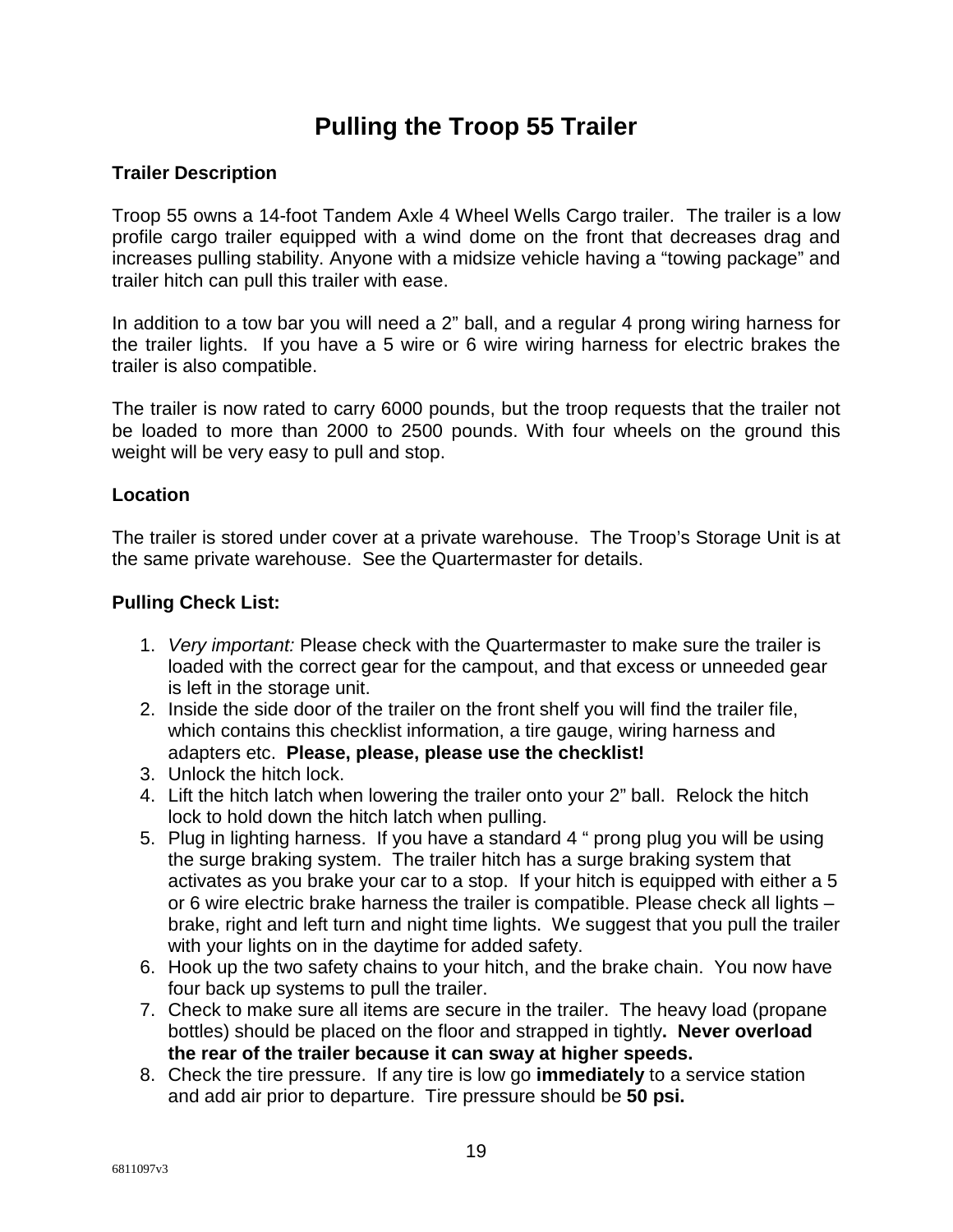- 9. Make one final check to see if all doors are locked.
- 10. While still in the storage yard check the braking system of the trailer by making a couple of fast stops. You can feel this great trailer braking itself. If you cannot feel the trailer braking seek service.
- 11. Adjust your car mirrors for maximum side vision on the right and left sides of your car.
- 12. Observe speed limits. When turning or passing, remember you are pulling a trailer. If it is raining, use extra caution and slow down.
- 13. On a long drive, check all axles by feeling the wheel hubs to see if you have a "hot" spot. Immediately seek service if you discover a hot axle.
- 14. When you reach the campout location make sure the trailer is on level ground, and chuck (block) the wheels on the right and left of the trailer before unhooking from your car.
- 15. Repeat all checklist items before returning the trailer to the storage area.

#### **Summary**

- Attach trailer properly to your hitch and **actually** complete the checklist just as you would flying an airplane as the pilot**.** And do the same before going home.
- **Thanks for volunteering to transport the vital troop equipment; we all appreciate your effort!**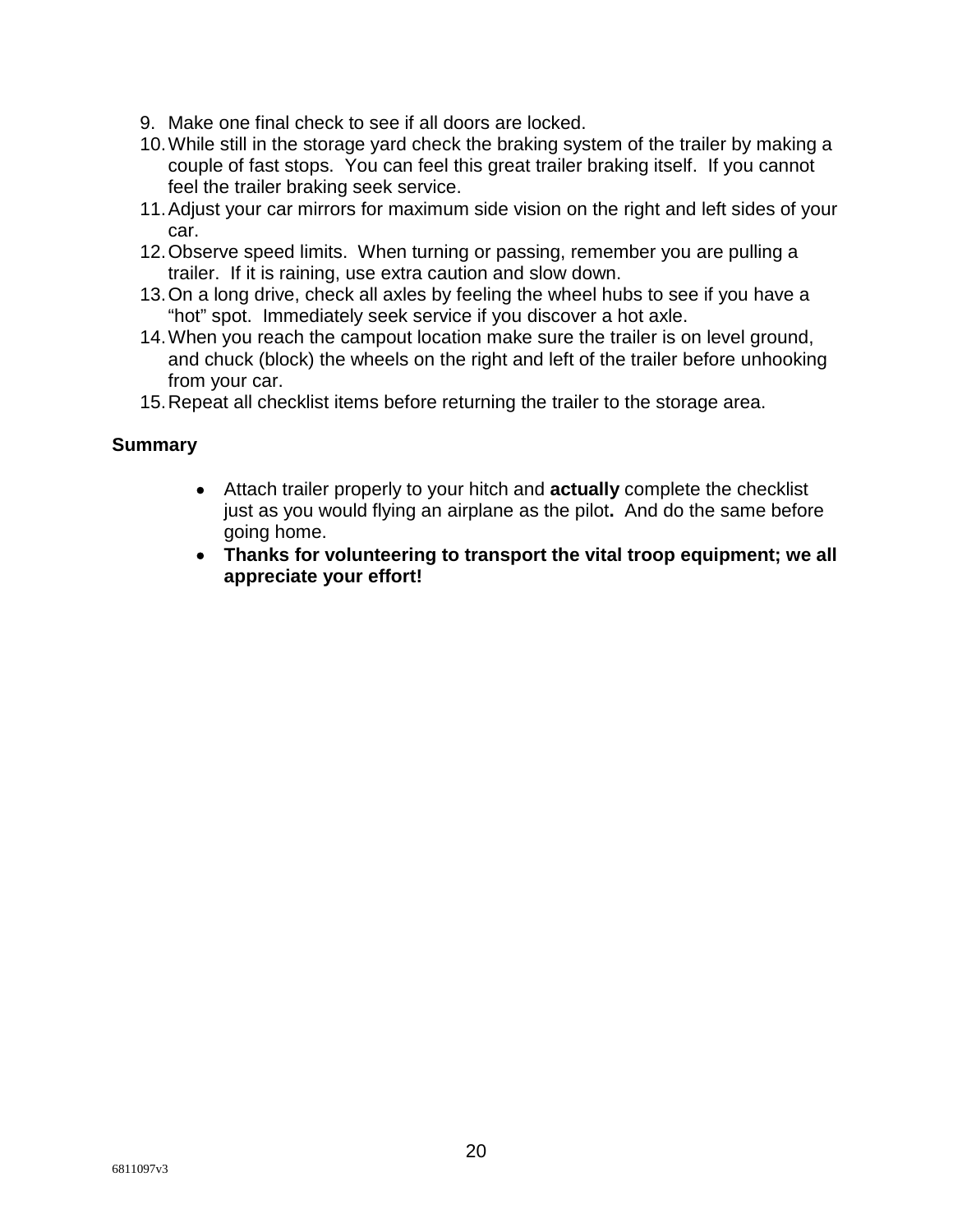# **Grubmaster for the Adult "Goat Patrol"**

- 1. Prepare menus for each meal to be served on the campout (typically, breakfast, lunch, dinner for the Goats on Saturday and a Goat breakfast on Sunday). It is sometimes appropriate to provide a cracker barrel for the entire Troop on Friday night and/or Saturday night.
- 2. Ensure that sufficient cooking utensils, equipment, and water will be available and be prepared to bring what is needed. Ask Campmaster about availability of water and firewood two weeks prior to the campout.
- 3. Collect money from all attending adults to cover costs (This should be done thru Doubleknot). The usual budget is \$20 per adult per weekend. Patrol Asst. Scoutmasters typically will eat some or all of their meals with their patrol. .
- 4. Supervise the cooking of all meals for all Goats, the Senior Patrol Leader and ASPL (if they have requested to eat with the Goats), and designated others. Many Goats will dine as guests of Scout patrols, but you may need to provide some food for them as well.
- 5. Supervise the cleanup by other Goats after all Goat Patrol meals.
- 6. Return all Troop-owned cooking equipment, duly cleaned, to the Quartermaster. Return all non-Troop equipment clean to its owners.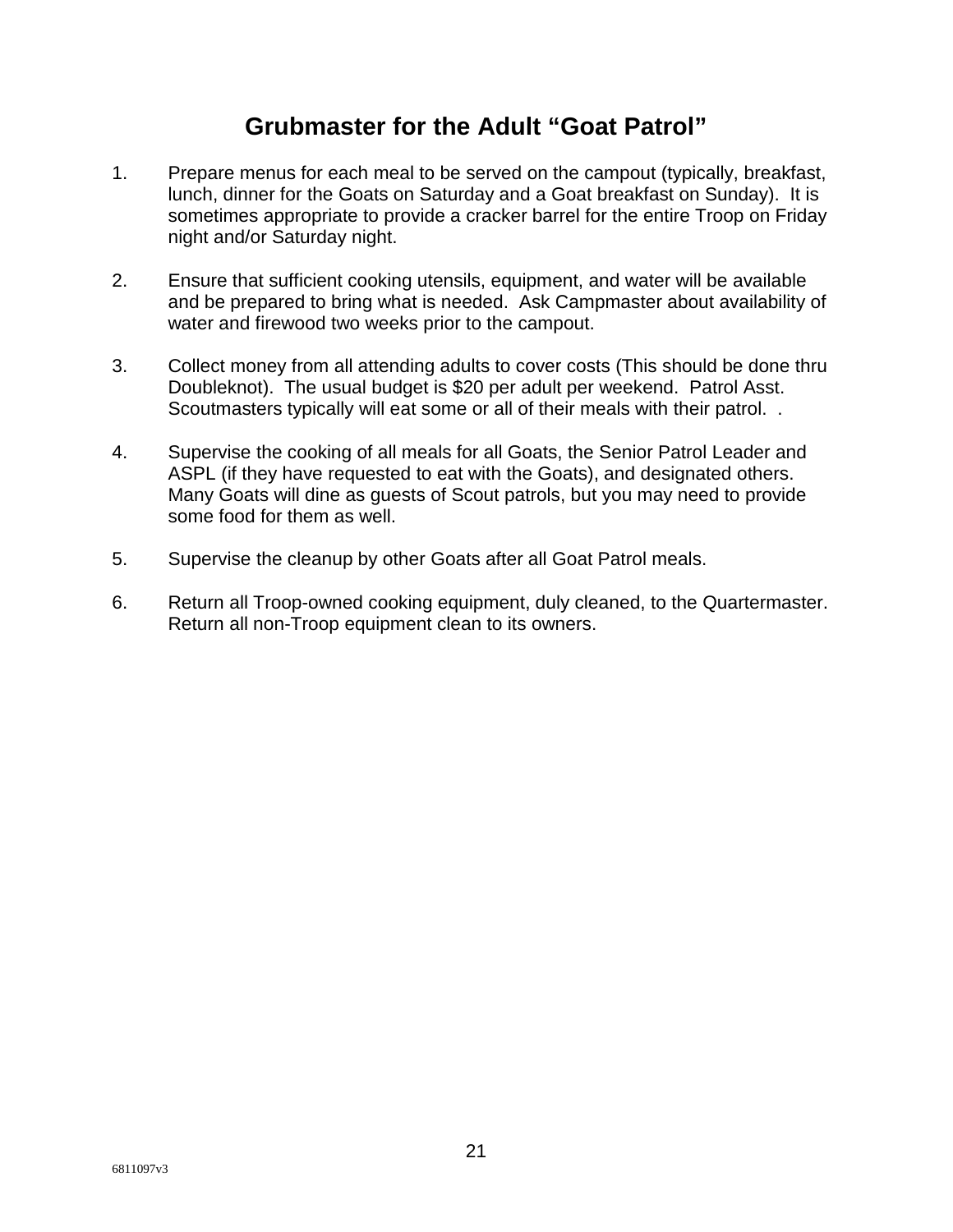#### **Goat Patrol Action Packers**

The items on this list comprise the basic load for a campout. The action packer should be cleaned out and restocked before being passed on to the next Grubmaster. **Caustion!** This basic load may not be sufficient, depending on the number of Goats attending the campout.

#### **Essential Supplies**

Many of these items are already in the Goat Action packers at the warehouse, any item with an  $*$  is one that may need to be purchased/replenished for a campout. It is recommended that the Goat Grubmaster attend the Wednesday night load, in order to verify which items need replacement, and to pick up any coolers or specific cooking items that may be required:

## **Coffee/Spices/Oil Action Packer:**

**Coffee** 

- 1) Coffee Pot (Percolater)
- 2) Hot Chocolate
- 3) Sugar
- 4) Artificial Sweetener
- 5) Stirrers
- **Oil** 
	- 1) Cooking Oil
	- 2) PAM Spray

#### **Spices**

- 1) Taco
- 2) Cinnamon
- 3) Garlic Powder
- 4) Seasoning
- 5) Oregano
- 6) Basil
- 7) Salt
- 8) Pepper

#### **Cooking Utensils Action Packer**:

- 1) Lighters
- 2) Knives
- 3) Knife Sharpener
- 4) Peels
- 5) Can Opener
- 6) Slotted Spoons
- 7) Solid Spoon
- 8) Strains
- 9) Cutting Boards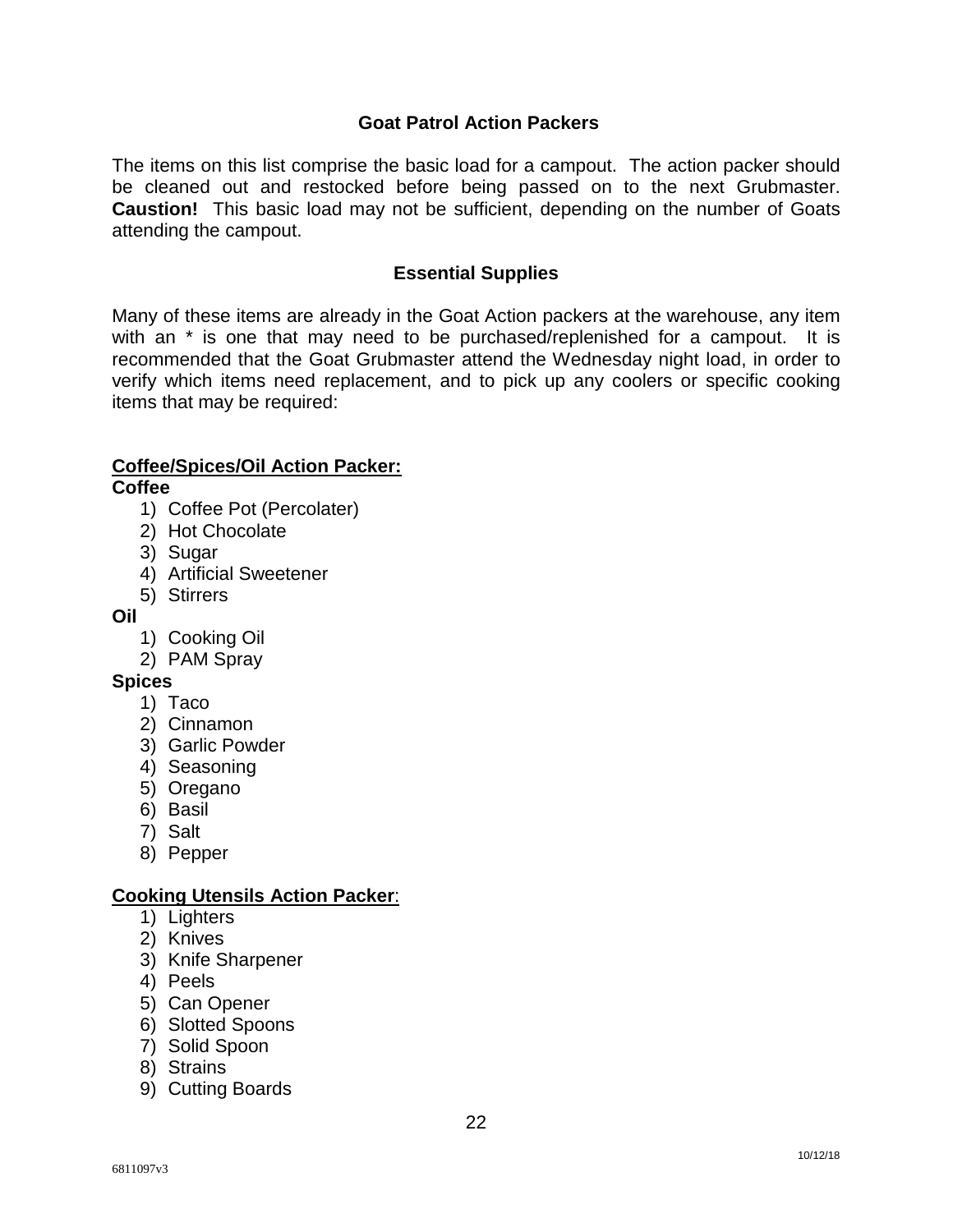10) Tongs 11) Spatula 12) Potato Masher 13) Ladle 14) Measuring Cups 15) Oven Mitts

#### **Pots and Pans Action Packer:**

- 1) Multiple frying pans
- 2) Multiple cooking pots
- 3) Multiple metal bowls and strainers

## **Cleaning Supplies Action Packer:**

- 1) Garbage Bags
- 2) Paper Towels
- 3) Latex Gloves
- 4) Scrub Brush
- 5) Sponges
- 6) Hand Sanitizer
- 7) Liquid Soap
- 8) Bleach
- 9) Wipes
- 10) Baking Soda
- 11) Comet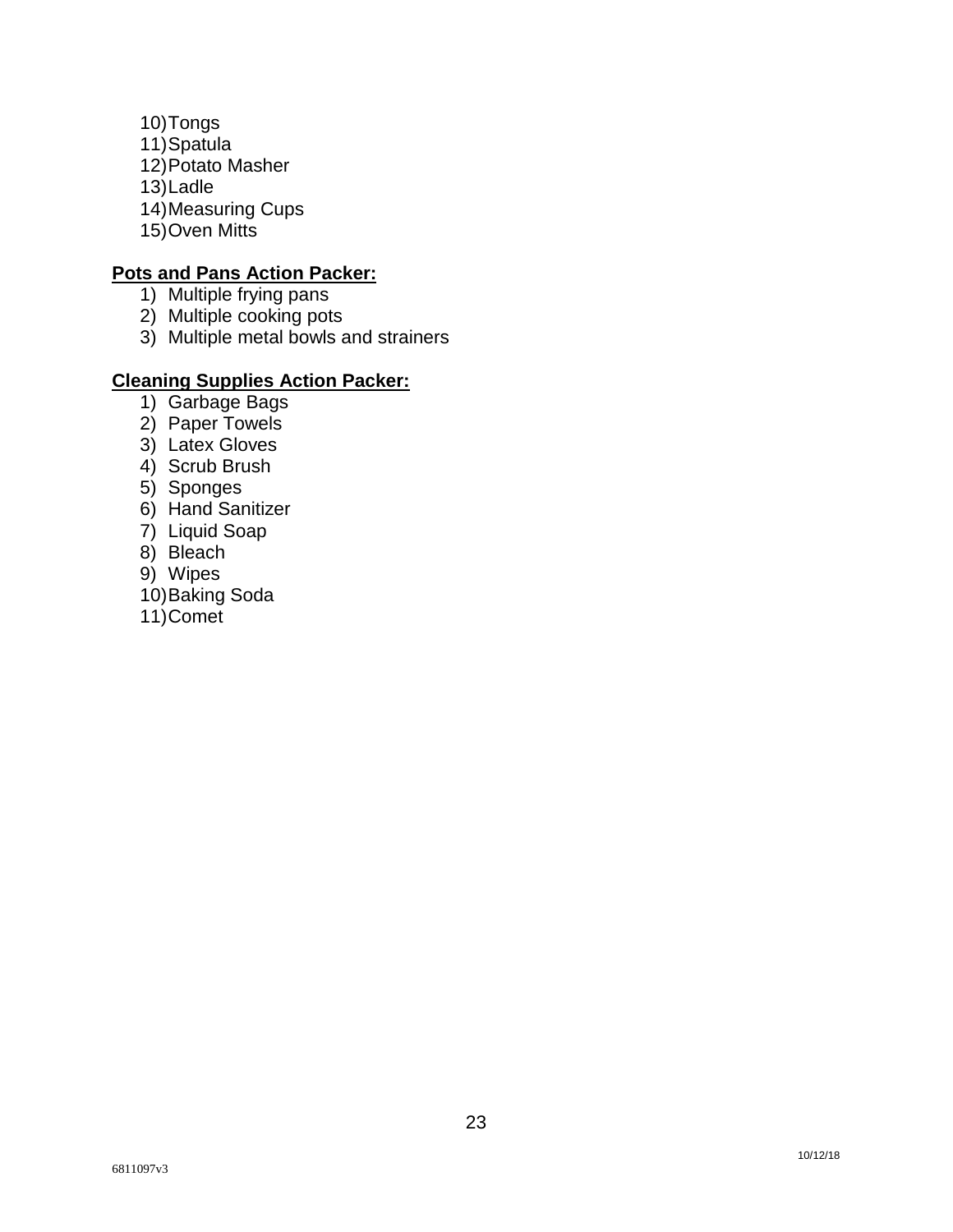## **Tin Foil/Ziploc Container:**

- 1) Box w/ aluminum foil
- 2) Ziploc bags

**Note**: **Avoid bringing paper plates and cups.** These needlessly increase the trash burden. Goats, like Scouts, are expected to bring their own plate, knife, fork, spoon, and cup.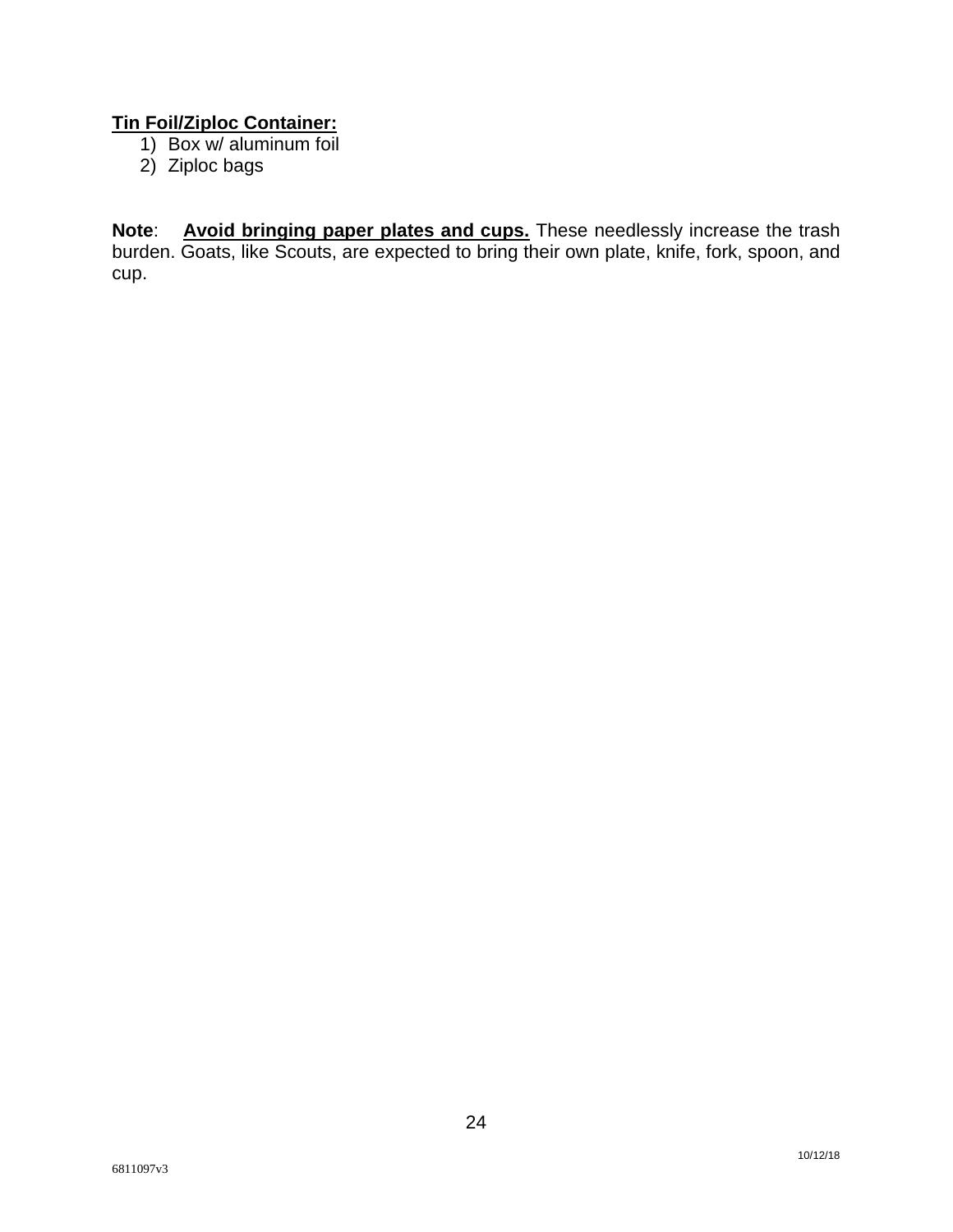# **Transportation Coordinator**

## **Duties and Responsibilities**

1. From the Doubleknot registration data, prepare a bus list with all scouts travelling on the bus, as well as a schedule of all drivers and all Scouts traveling with each driver. Include the time and location of departure and the phone numbers of the driver.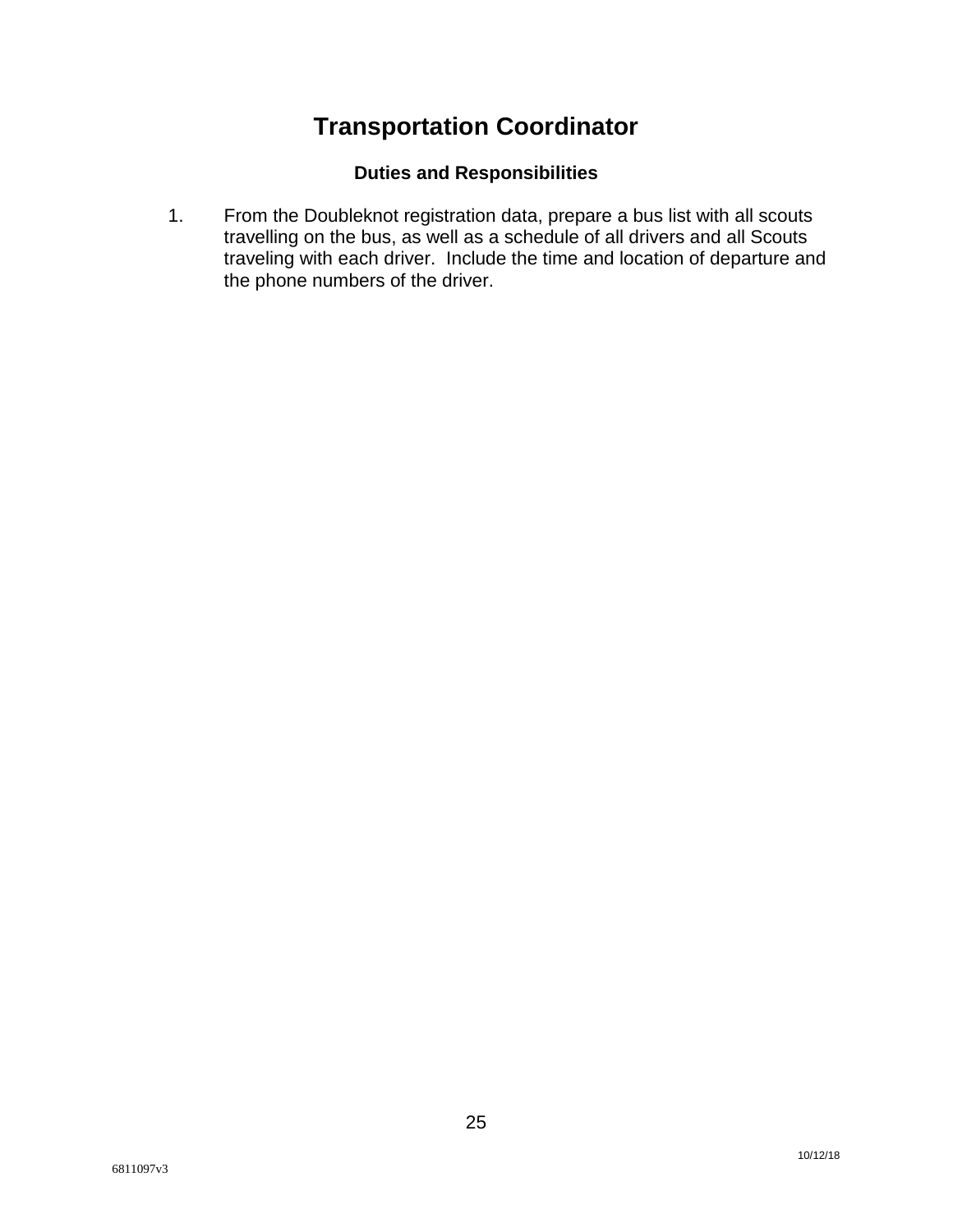# **Program Director**

- 1. Confirm the general plan for the outdoor Program with the Scoutmaster.
- 2. Involve Scouts in the Program, particularly the Senior Patrol Leader and ASPL for Camping.
- 3. Provide program plans to the Campmaster for the Campmaster to include on the Campmaster's daily schedule for the campout. In addition to the primary activity, consider the following:

First class advancement activity (consult with ASM responsible for First Class advancement) and Merit Badge instruction, if any.

Camporee event competition.

Indian Lore activity.

Games or projects for elective participation during free time.

- 4. Establish timetable for and locations of each of the foregoing.
- 5. Ensure that needs for special instruction, equipment or scheduling are met. If money is required for fees of permits, make arrangements with the Troop Treasurer.

#### Resources:

Boy Scout Field Book Woods Wisdom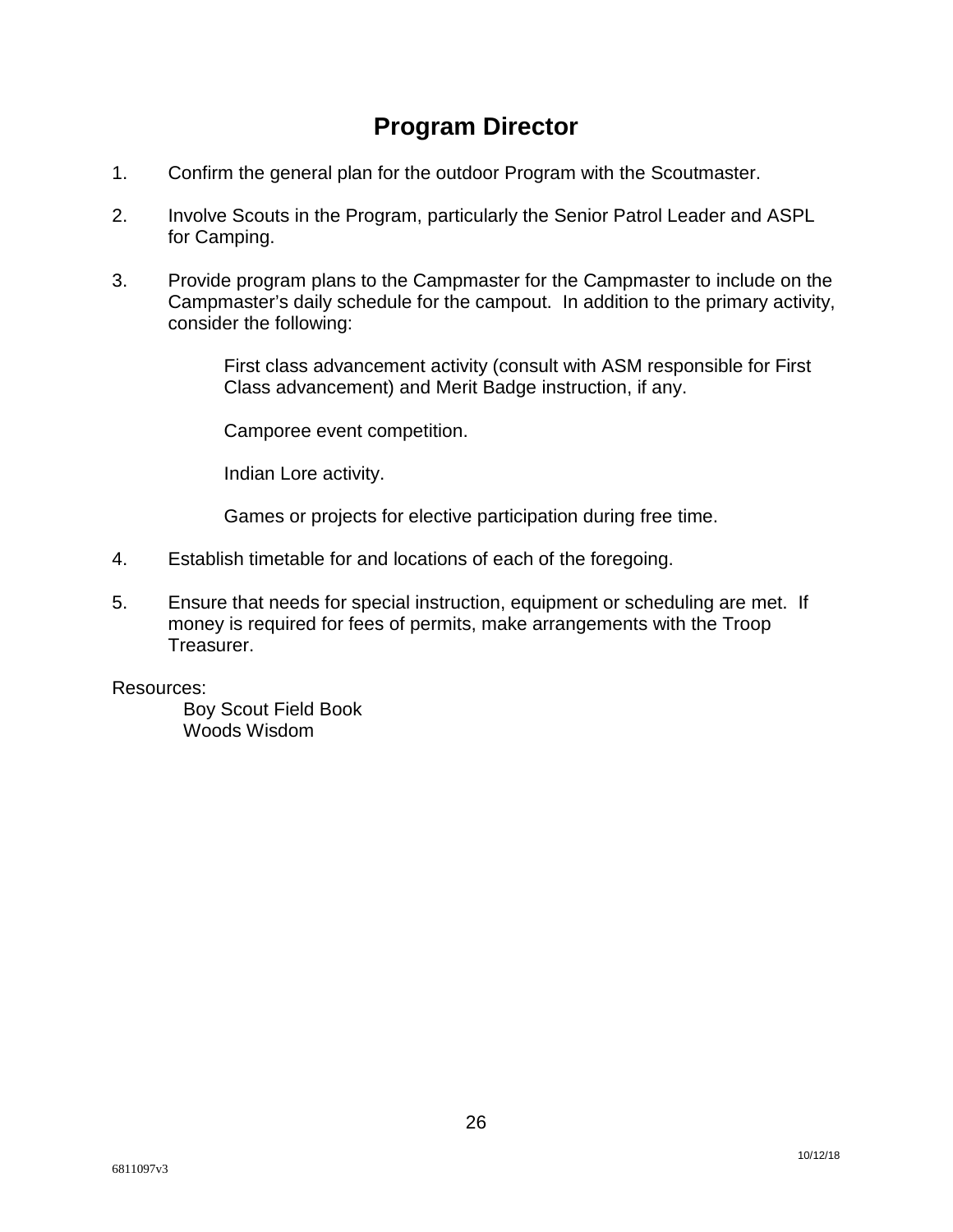# **Sample Campout Program Schedule**

| <b>Campout Program Schedule</b> |                       |            |                      |            |                       |            |  |
|---------------------------------|-----------------------|------------|----------------------|------------|-----------------------|------------|--|
|                                 |                       | Friday,    | to Sunday            | 20         |                       |            |  |
| <b>Friday</b>                   | <b>General</b>        |            |                      |            |                       |            |  |
|                                 | Program               |            |                      |            |                       |            |  |
| 6-10 PM                         | Arrival               |            |                      |            |                       |            |  |
| 9:00PM                          | <b>ASM Meeting</b>    |            |                      |            |                       |            |  |
| 9:30 PM                         | Greenbar/PLC          |            |                      |            |                       |            |  |
|                                 | Meeting               |            |                      |            |                       |            |  |
| 10:00 PM                        | <b>Cracker Barrel</b> |            |                      |            |                       |            |  |
| 11:00 PM                        | Taps & Lights out     |            |                      |            |                       |            |  |
|                                 | <b>General</b>        |            |                      |            |                       |            |  |
| <b>Saturday</b>                 | Program               |            |                      |            |                       |            |  |
| $6:30$ AM                       | Reveille              |            | Hiking group departs |            |                       |            |  |
| 6:45 AM                         | <b>Breakfast</b>      |            |                      |            |                       | Cooking MB |  |
| 7:15 AM                         | <b>Breakfast</b>      |            |                      |            |                       | Cooking MB |  |
|                                 | Cleanup               |            |                      |            |                       |            |  |
| 8:00 AM                         | Greenbar              |            |                      |            |                       |            |  |
|                                 | Meeting               |            |                      |            |                       |            |  |
| 8:45 AM                         | Assembly              |            |                      |            |                       |            |  |
| 9:00 AM                         | <b>Activities</b>     | Pioneering |                      |            | 1 <sup>st</sup> Class |            |  |
|                                 |                       |            |                      |            | Advancement           |            |  |
| 10:00 AM                        |                       |            |                      |            |                       |            |  |
| 12:00 PM                        | Lunch                 |            |                      | Camping MB |                       | Cooking MB |  |
| 1:15 PM                         | Swimming              | Pioneering |                      |            | Advancement           |            |  |
| 3:00 PM                         | Free time             |            |                      |            |                       |            |  |
| 5:00 PM                         | <b>Dinner</b>         |            | Hiking group returns |            |                       | Cooking MB |  |
| (adjust time                    | Preparation           |            |                      |            |                       |            |  |
| to complete                     |                       |            |                      |            |                       |            |  |
| dinner &                        |                       |            |                      |            |                       |            |  |
| cleanup                         |                       |            |                      |            |                       |            |  |
| before dark)                    |                       |            |                      |            |                       |            |  |
| 6:00 PM                         | Dinner                |            |                      |            |                       | Cooking MB |  |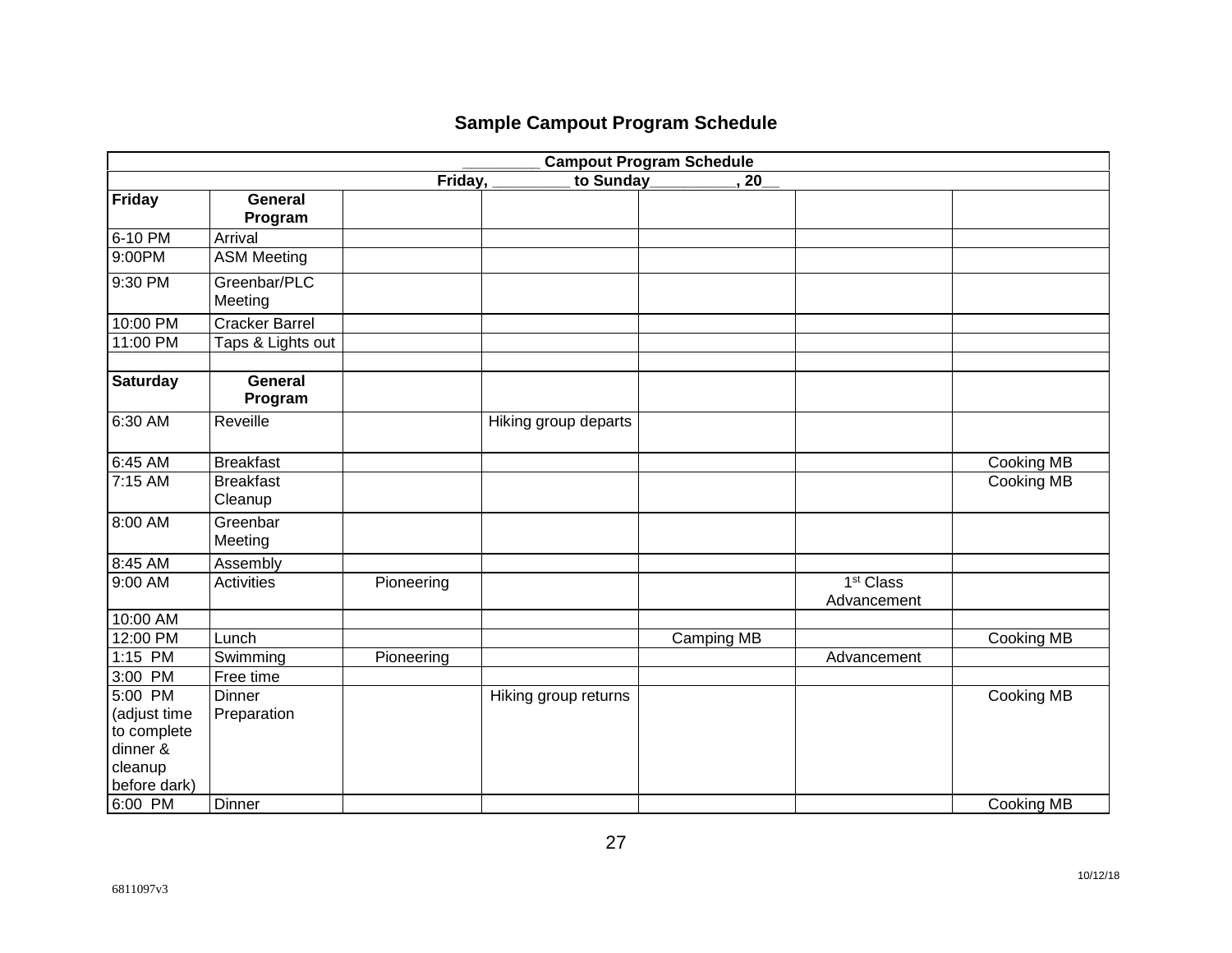| 6:30 PM       | Dinner Cleanup              |  |  | Cooking MB        |
|---------------|-----------------------------|--|--|-------------------|
| PM<br>8:00    | Troop Campfire &<br>Program |  |  |                   |
| 10:00 PM      | <b>Patrol Campfires</b>     |  |  |                   |
| 11:00 PM      | Taps & Lights Out           |  |  |                   |
| <b>Sunday</b> | General                     |  |  | <b>Cooking MB</b> |
|               | Program                     |  |  |                   |
| 7:00 AM       | Reveille                    |  |  |                   |
| 7:15 AM       | <b>Breakfast</b>            |  |  | Cooking MB        |
| 7:45 AM       | <b>Breakfast</b><br>Cleanup |  |  |                   |
| 8:15 AM       | <b>Strike Camp</b>          |  |  |                   |
| 9:00 AM       | Clean sweep                 |  |  |                   |
| 9:30 AM       | Chapel                      |  |  |                   |
| 9:45 AM       | Announcements               |  |  |                   |
| 10:00 AM      | Departure                   |  |  |                   |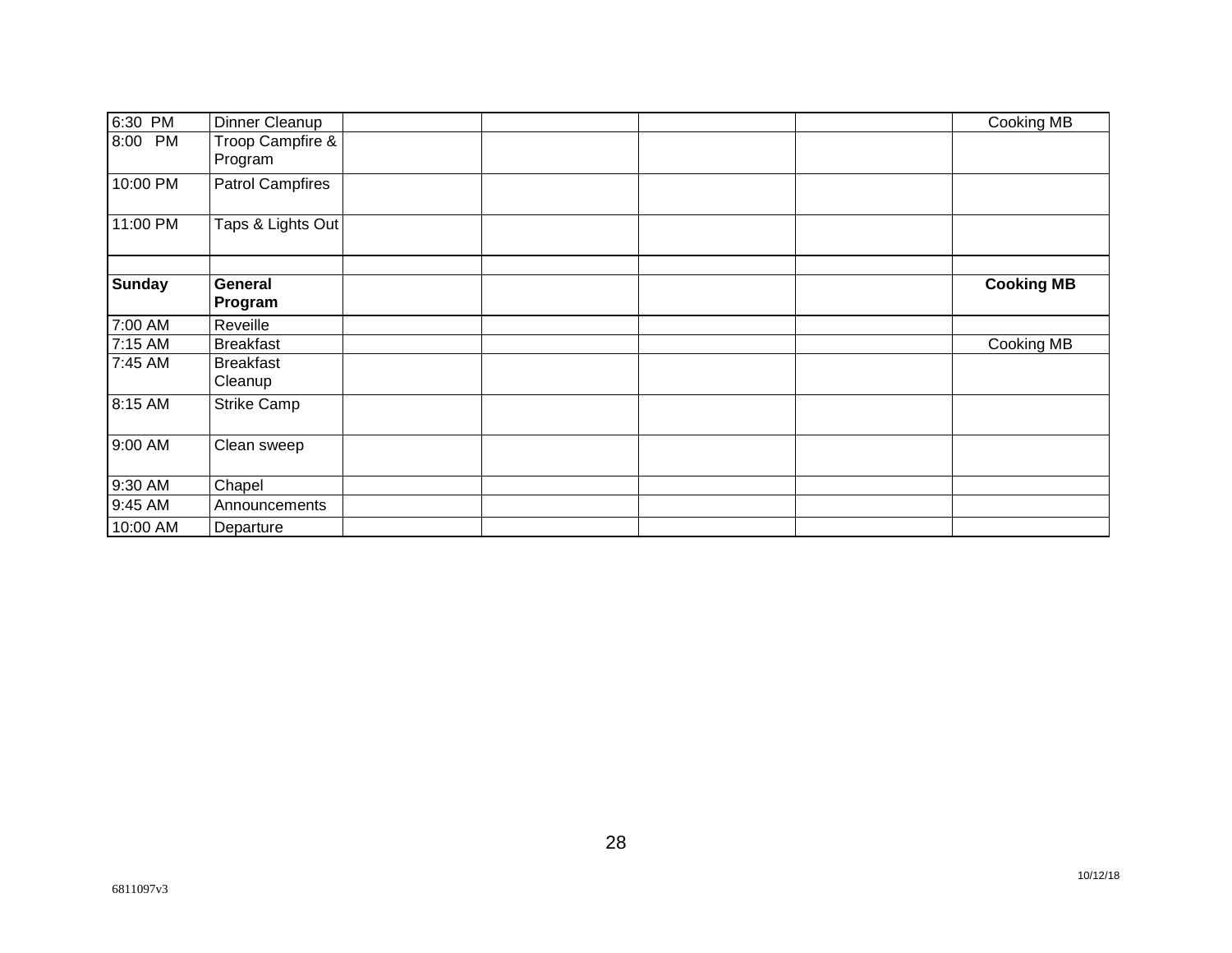# **Health and Safety Coordinator**

- 1. Obtain the following information about the campsite and advise the Campmaster.
	- a. 911 *and* 10 digit emergency phone numbers for police, fire, and EMS
	- b. Phone available at camp site? Will cellular phone work?
	- c. Can rescue apparatus drive to your camp?
	- d. Address and cross street for camp.
	- e. Location of nearest 24-hour emergency room.
- 2. If backpacking or float trip, hike or float plan filed?
- 3. Troop Medical Records
	- a. Current physical with updates on all troop members
	- b. Permission to treat statements for all Scouts
	- c. Any Scout taking medicine during camp?
	- d. Those Scouts with insect allergies have medicine
	- e. Are all members physically able to participate in this camp?
	- f. Physical forms to be taken on campout.
- 4. Troop First Aid
	- a. Responsible, willing, trained adult available.
	- b. Minimum training is current 8 hour first aid/CPR course.
	- c. Other acceptable training:
		- i. Advanced first aid course, EMS certification, Licensed Nurse, MD or DO
	- d. This person should maintain a first aid treatment log.
	- e. The first aid person should keep the physical forms and consents during the camp.
- 5. First Aid Kit
	- a. List of supplies in the Guide to Safe Scouting.
	- b. Confirm all necessary supplies are in the First Aid Kit.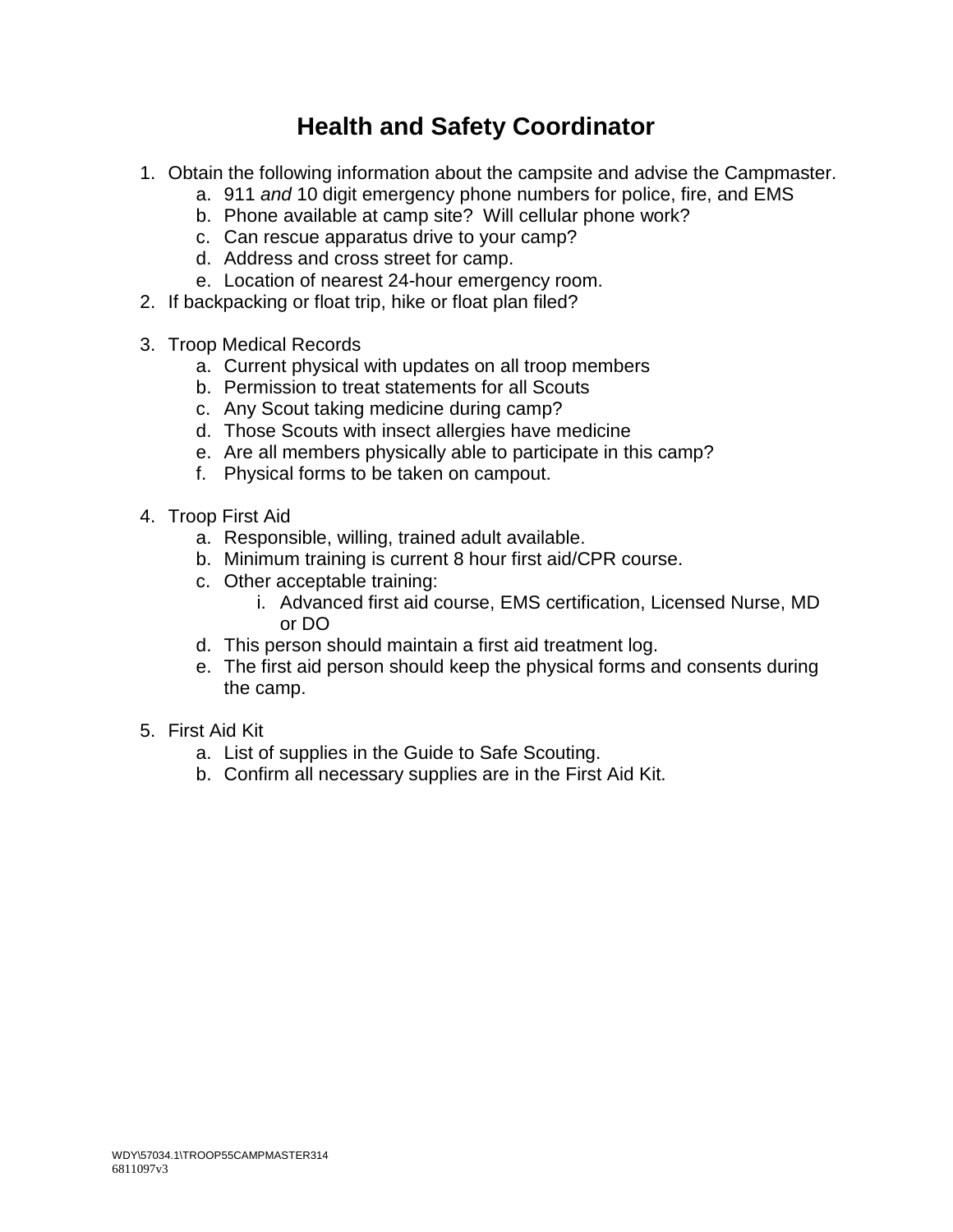## **Scout Campfire Producer**

At Troop meetings prior to campout, distribute campfire program ideas to patrols. Encourage participation and creativity gathering script ideas and props ahead of time.

With Scoutmaster approval, select from the Scouts a master of ceremonies to conduct campfire. Coordinate with the Master of Ceremonies for all preparations. Use the Campfire Program Planner.

At the campfire, supervise campfire preparations.

Service patrol lays the fire.

Consult with the Master of Ceremonies on the program planning.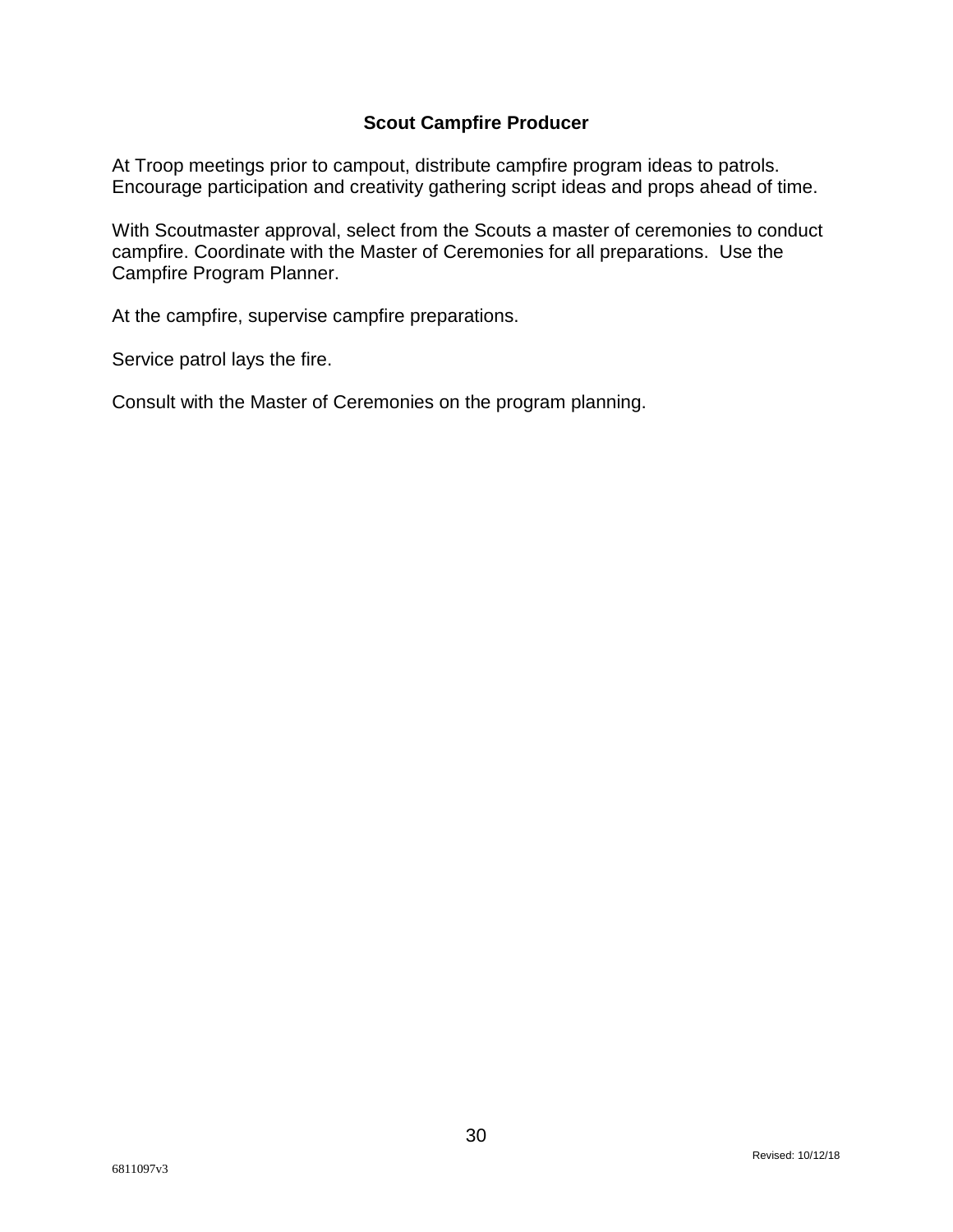# **Chaplain & Chaplain Aides**

At Troop meetings prior to campout, Chaplain and Scout Chaplain Aides should meet to assist Chaplain Aides to prepare for the chapel service on the next campout.

Handouts of Service with songs, prayers and other applicable information should be provided to all Scouts to encourage participation where applicable.

On the campout, ensure the effective preparation by Scout Chaplain Aides for the chapel service and supervise the chapel service. Announce service time in advance.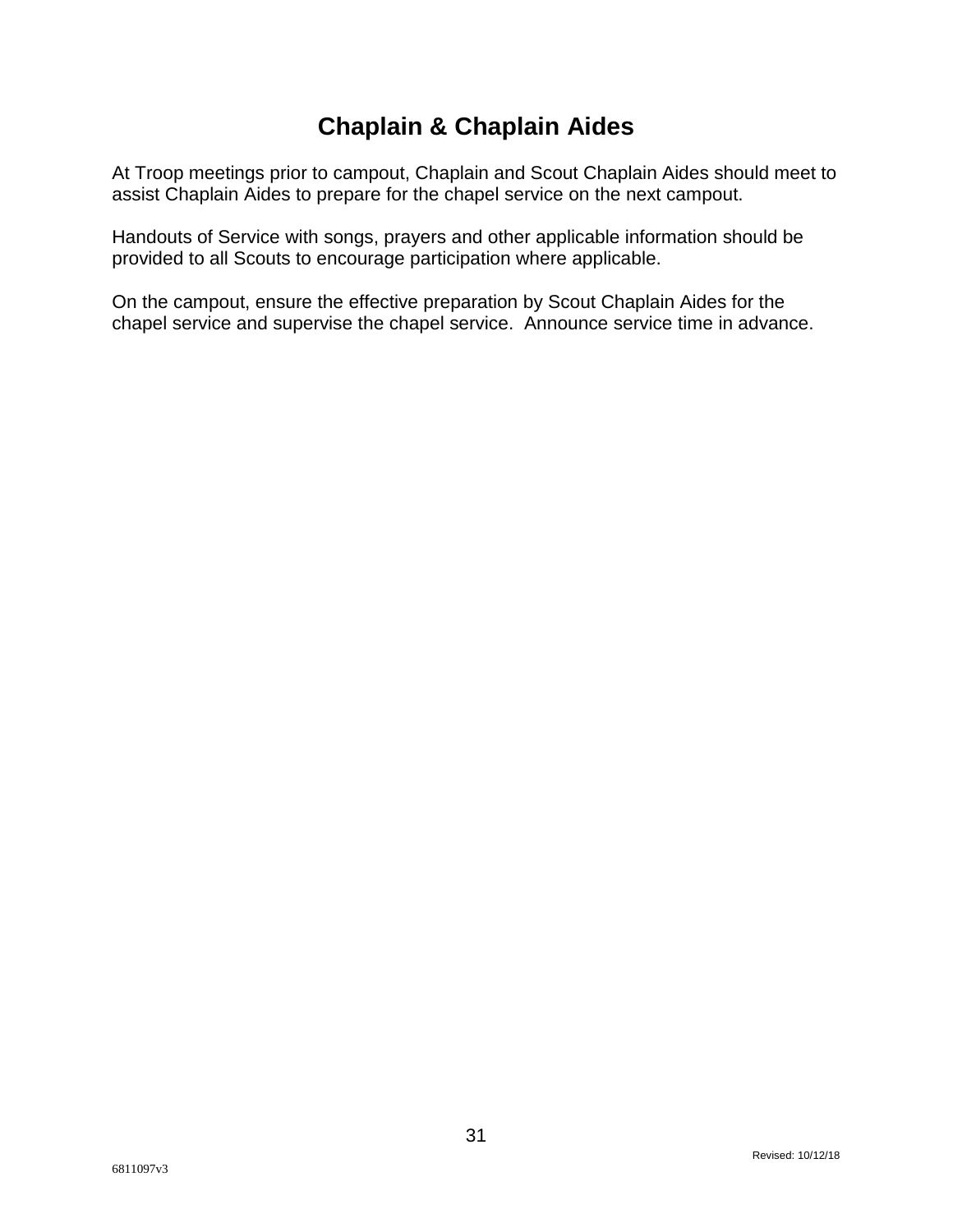# **A Guide For Patrol Leaders, Grubmasters & Patrol Quartermasters**

#### **Meetings Before Campout**

- 1. Grubmaster (with assistance from Patrol Leader) plans menu with the patrol at evening Troop meeting 2 weeks before campout. Also at the Troop Meeting before campout, Grubmaster collects money from each Scout and adult eating with the Patrol (usually \$12).
- 2. Grubmaster takes his patrol's Cooler home with him from Storage Closet in Scout Room.
- 3. Patrol Quartermaster takes Patrol Action Packer home with him from Storage Closet in Scout Room.
- 4. Grubmaster and Patrol Quartermaster tells adult he's riding with that he will have the Patrol Action Packer, Cooler, etc or ensure they get these items on the bus.

#### **Before Campout**

5. Grubmaster purchases food according to menu. Patrol Quartermaster replenishes staples in Action Packer (see list below).

#### **At Campsite**

- 6. Patrol Leader and/or Patrol Quartermaster check-out needed stoves, tables, grill, etc. from the Quartermaster (see complete list below).
- 7. Patrol Leader determines and posts a duty roster for patrol during campout. It is the Patrol Leader's duty to fairly distribute patrol responsibilities such as fly set up/take down, cooking, kitchen patrol for each meal, equipment check-in, fire set up, firewood gathering, and so on.
- 8. At end of campout, Patrol Leader and/or Troop Quartermaster check-in patrol equipment. (Cleaned to the Quartermaster's satisfaction).

## **Following Campout**

- 9. Grubmaster takes Patrol Cooler home and cleans it.
- 10. Patrol Quartermaster takes patrol Action Packer home (1) removes any food that would spoil at room temperature from Action Packer (2) cleans Action Packer and **replenishes any missing supplies**.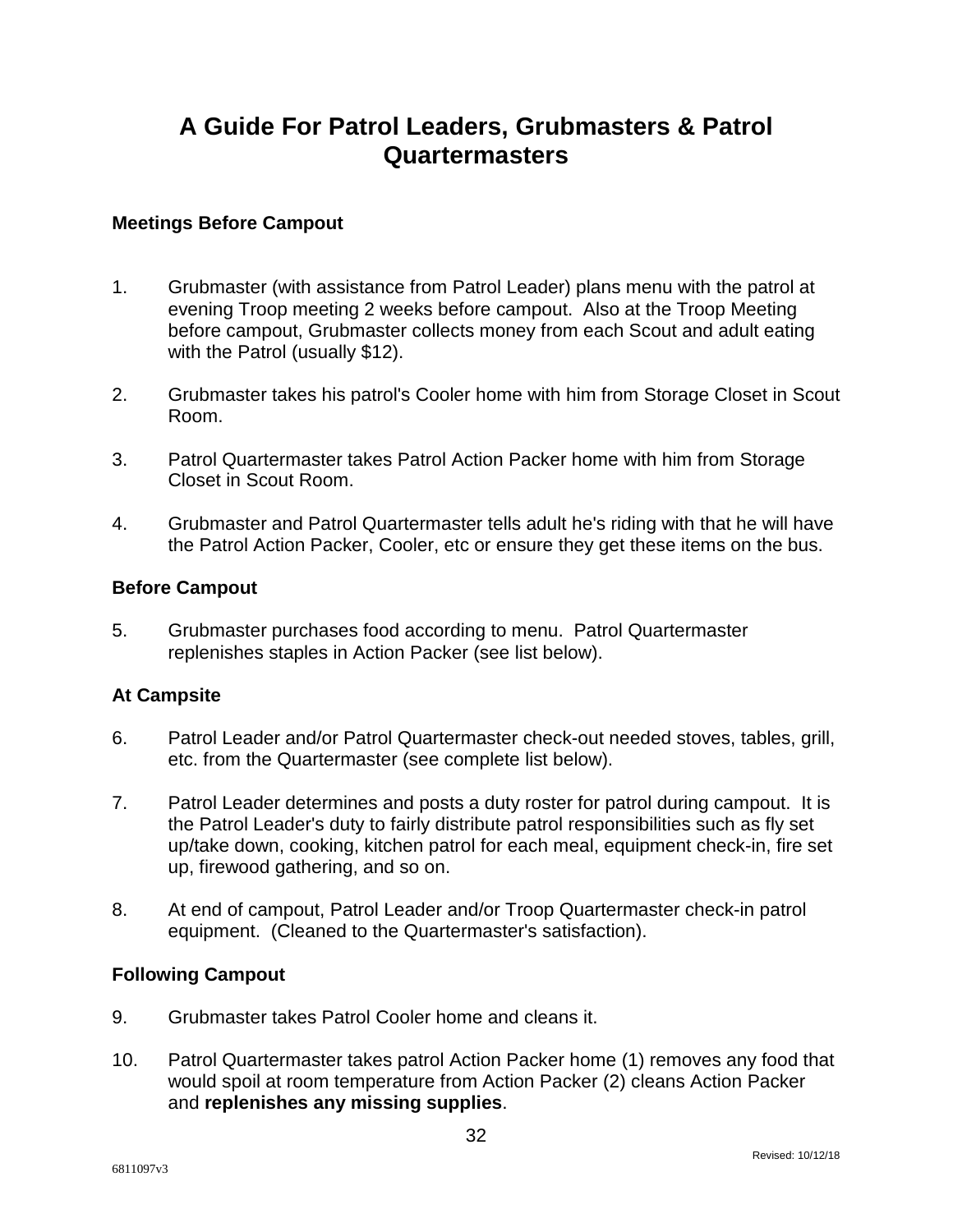- 11. Grubmaster and Patrol Quartermaster return Patrol Cooler and Action Packer to Scout Storage Room at the next Troop meeting.
- 12. Patrol Leader attends Greenbar meeting (with other Patrol Leaders, Senior Patrol Leader, Assistant Senior Patrol Leaders and Scoutmaster), usually on Sunday following campout.

#### **Staples To Keep On Hand In Patrol Action Packer**

Cooking oil dish detergent **paper towels**  aluminum foil extra Ziplock bags sugar matches toilet paper Brillo pads cutting board baking soda salt and pepper 2 hot mitts dish rag **some trash bags** 

*Do not* bring paper plates, cups, or flammable liquids.

Other items in Action Packer include:

#### **Cook Kit Contents**

1 large pot and lid 1 medium pot and lit 1 small pot and lit 1 large skillet 1 medium skillet

## **Utensil Set Contents**

1 large knife 1 small knife 1 large spoon 1 ladle 1 large fork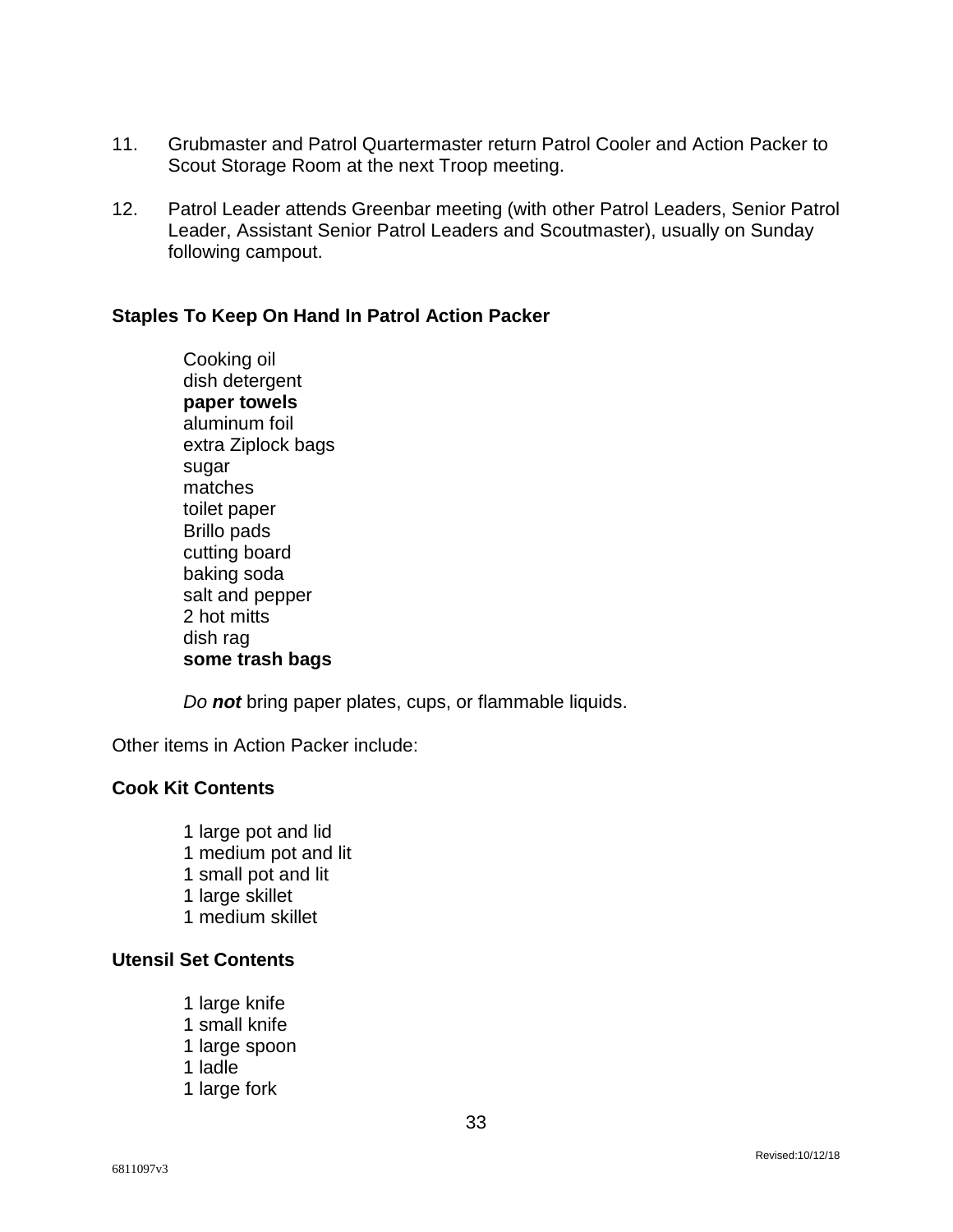1 metal spatula 1 plastic spatula 1 can opener 1 peeler

## **Items Available From Quartermaster (in Troop Trailer)**

Propane stove LED lantern propane tank

dining fly (usually 2 patrols share a fly – typically only packed if requested) aluminum folding table 3 wash pans (red, blue, black)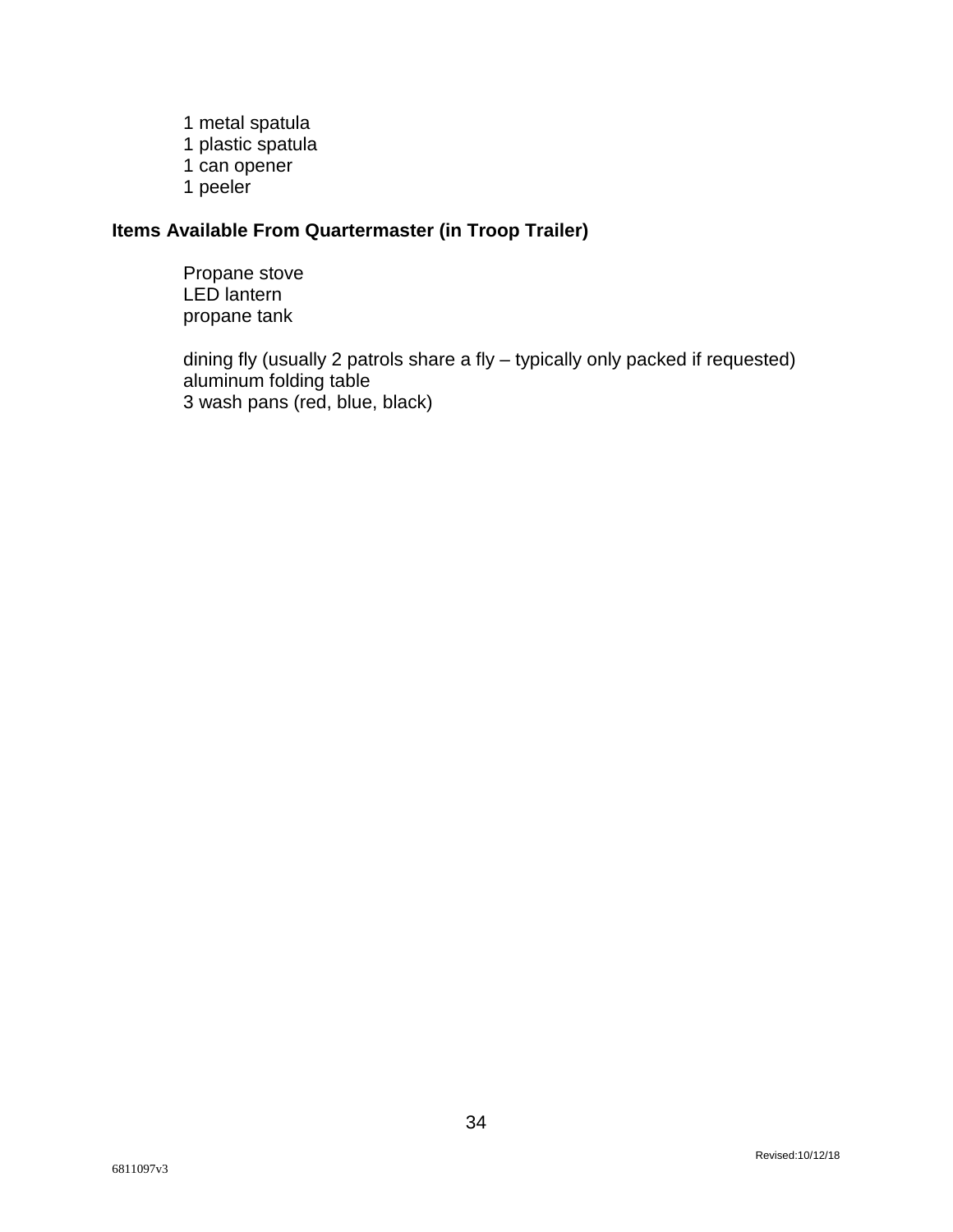|                                       | <b>Patrol Duty Roster</b><br>Patrol<br>Campout                                                                        |
|---------------------------------------|-----------------------------------------------------------------------------------------------------------------------|
| <b>Patrol Leader</b>                  | <u> 1989 - Johann Barn, mars ann an t-Amhain an t-Amhain an t-Amhain an t-Amhain an t-Amhain an t-Amhain an t-Amh</u> |
| <b>Assistant Patrol Leader</b>        |                                                                                                                       |
| Grubmaster                            |                                                                                                                       |
| Quartermaster                         | <u> 1989 - Johann Barn, mars and de Branch Barn, mars and de Branch Barn, mars and de Branch Barn, mars and de Br</u> |
| <b>Campsite Setup</b>                 |                                                                                                                       |
| Firebuilding                          |                                                                                                                       |
| <b>Saturday Breakfast Preparation</b> |                                                                                                                       |
| Saturday Breakfast Cleanup            |                                                                                                                       |
| <b>Saturday Lunch Preparation</b>     | <u> 1980 - Johann John Stone, mars et al. (</u>                                                                       |
| Saturday Lunch Cleanup                |                                                                                                                       |
| <b>Saturday Dinner Preparation</b>    | the control of the control of the control of the control of the control of the control of                             |
| <b>Saturday Dinner Cleanup</b>        |                                                                                                                       |
| <b>Sunday Breakfast Preparation</b>   |                                                                                                                       |
| <b>Sunday Breakfast Cleanup</b>       |                                                                                                                       |
| <b>Patrol Campsite Clean Sweep</b>    |                                                                                                                       |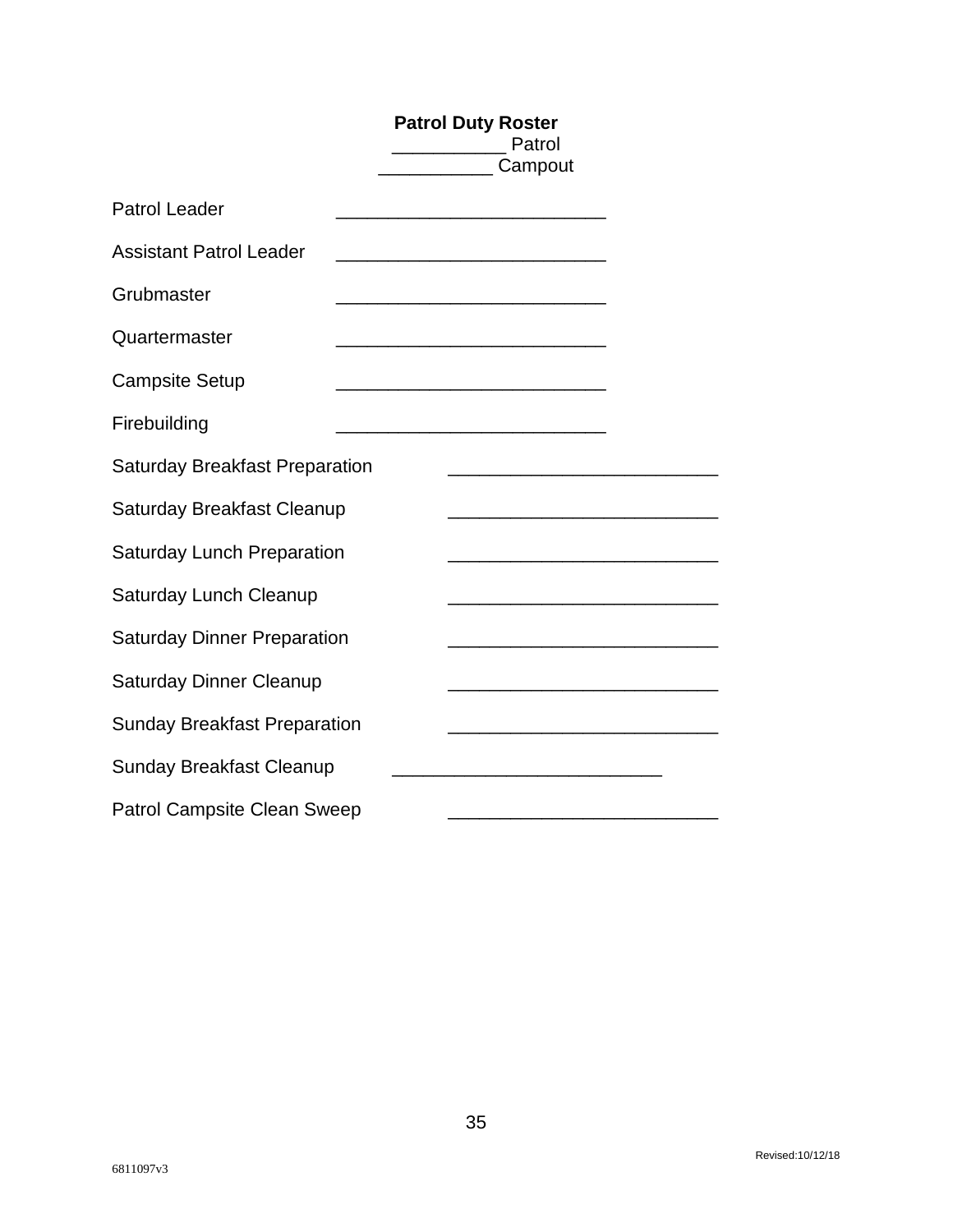#### **Troop 55 Weekend Campout Rules**

Scouts and Goats (adults) will follow the Scout Oath and Law at all times. Scouts and Goats are also reminded of the following specific Troop 55 rules.

- 1. Scout and adult leaders will wear their full Class A Scout uniform to and from the campout and at chapel on Sunday. The neckerchief is optional.
- 2. There will be no hazing or harassing (physical or verbal) of any kind. Fighting, hitting, wrestling, or rough horseplay are not permitted. A Scout will not put himself or another Scout in physical danger.

#### 3. **A Scout may not touch another Scout's equipment, tent, or belongings, unless the Scout has the owner's prior permission**.

- 4. Scouts may build and light ground fires (cooking and campfires) only when and where authorized by the Scoutmaster, a Senior Assistant Scoutmaster, Patrol Assistant Scoutmaster or the Campmaster. No unauthorized fires are permitted.
- 5. Fire safety rules will be strictly enforced. A fire will never be left unattended. No fires or open flames (including stoves, lanterns or propane bottles) are allowed in or near tents. The use of liquid fuels by Scouts or Goats for starting any type of fire is prohibited.
- 6. If the Scoutmaster has previously authorized the use of backpacking stoves at a campout, liquid fuel will be dispensed and recollected by the Quartermaster (or his/her designee) at the campout. No Scout or Goat (except the Quartermaster or his designee) shall travel to or from a campout with liquid fuel in a backpacking stove tank.
- 7. Camping and duties will be by Patrol. Scouts will perform duties in cooperation with the Senior Patrol Leader, their Patrol Leader, and Assistant Patrol Leader. Every patrol should have a duty roster. Scouts and Goats perform their duties in accordance with the duty roster.
- 8. The "Buddy System" is in force for all water activities, when outside immediate camp area, or when separating from the main group when traveling.
- 9. Scouts and Goats will follow Safety Afloat and Safe Swim Defense procedures and policies at all times for all water activities.
- 10. All Scouts will be inside their tents at 11 P.M. (or otherwise at the Scoutmaster's discretion). Lights will be out and talking will stop by 11:30 p.m. No Scout should leave his tent (except for brief trips to the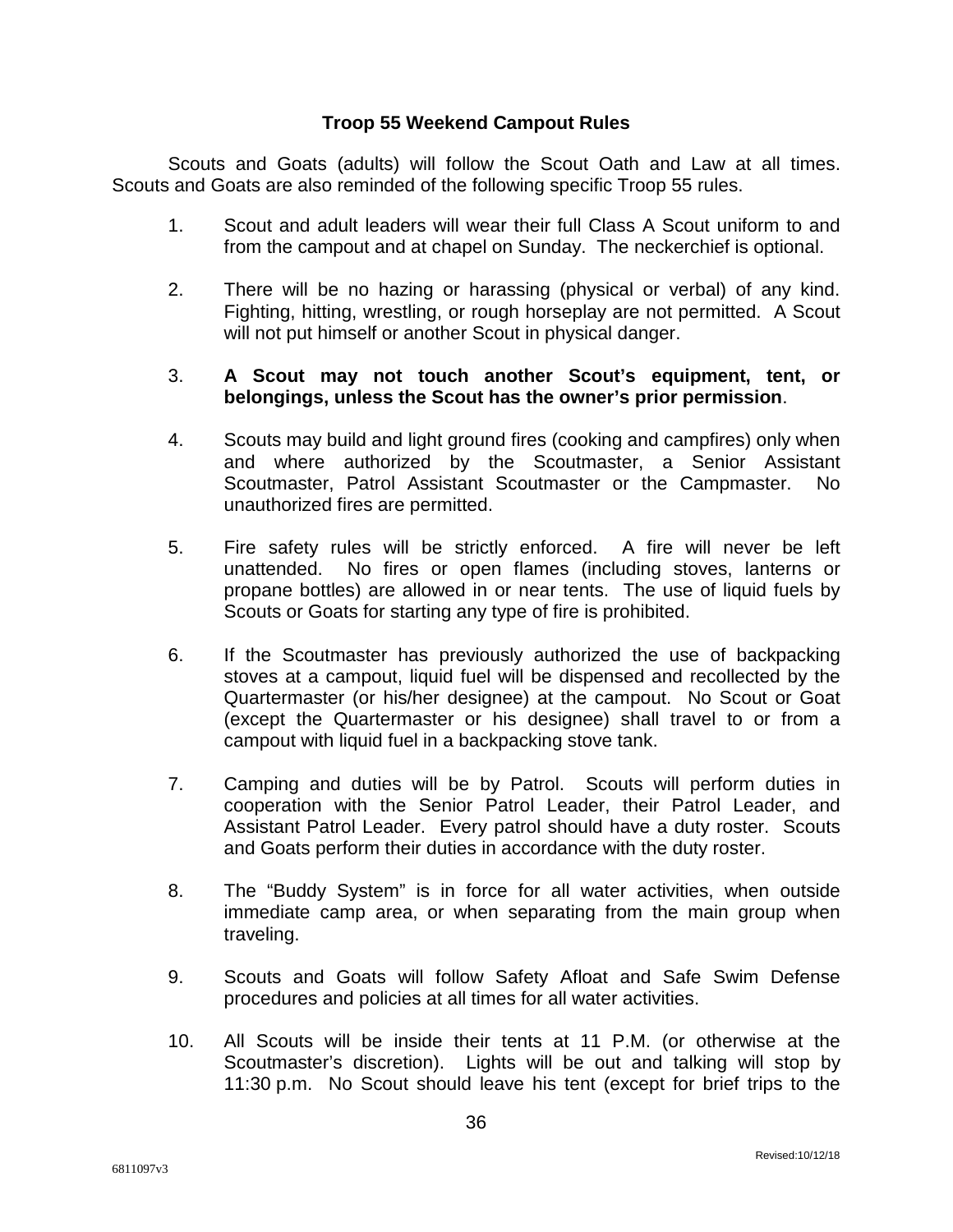latrine or to report illness or other emergency) until reveille the next morning.

- 11. Scouts will maintain their tents and gear in a clean and neat condition. The Troop completes a clean sweep of the camping area at the end of each campout.
- 12. Read and know the Troop 55 Handbook.
- 13. At campouts, patrol members camp together in the location designated for their patrol. Sharing of tents within a patrol is encouraged.
- 14. Adults should request permission before entering a Scout patrol site. Similarly, adults should discourage Scouts from being in the Goat area, unless they have a specific need to be there.
- 15. Scouts will leave the immediate camp area only with the permission of the Scoutmaster or Campmaster. Unless a Scout or Goat has an urgent need to leave early, and has been excused by the SPL and Scoutmaster, all Scouts and Goats are expected to remain in camp until dismissed by their Patrol Leader after the clean sweep and chapel. Scouts and Goats should notify the Campmaster of their departure, if they must depart early prior to dismissal.
- 16. The consequences of failing to abide by the Camp and Troop rules include extra work detail, calls home, and being sent home. Parents may be required to travel to camp at their expense and take a Scout home who fails to abide by the troop and camp rules.
- 17. The following items are prohibited on campouts and at meetings (unless specifically authorized by the Scoutmaster):
- Fireworks or explosives of any kind
- Liquid fuel lanterns, or other liquid fuels of any kind
- Cigarette lighters
- Sheath knives (of any kind or length)
- Folding knives with blade longer than four inches
- Aerosol cans (of any kind)
- Radios, televisions, video games, MP3 or CD players, or electronic games (such as Walkmans, Gameboys, etc.)
- Tobacco, alcohol or illegal drugs
- Firearms or ammunition of any kind (including BB guns)
- Hatchets or axes
- Slingshots, numchuks, clubs, spears, etc.
- Glass bottles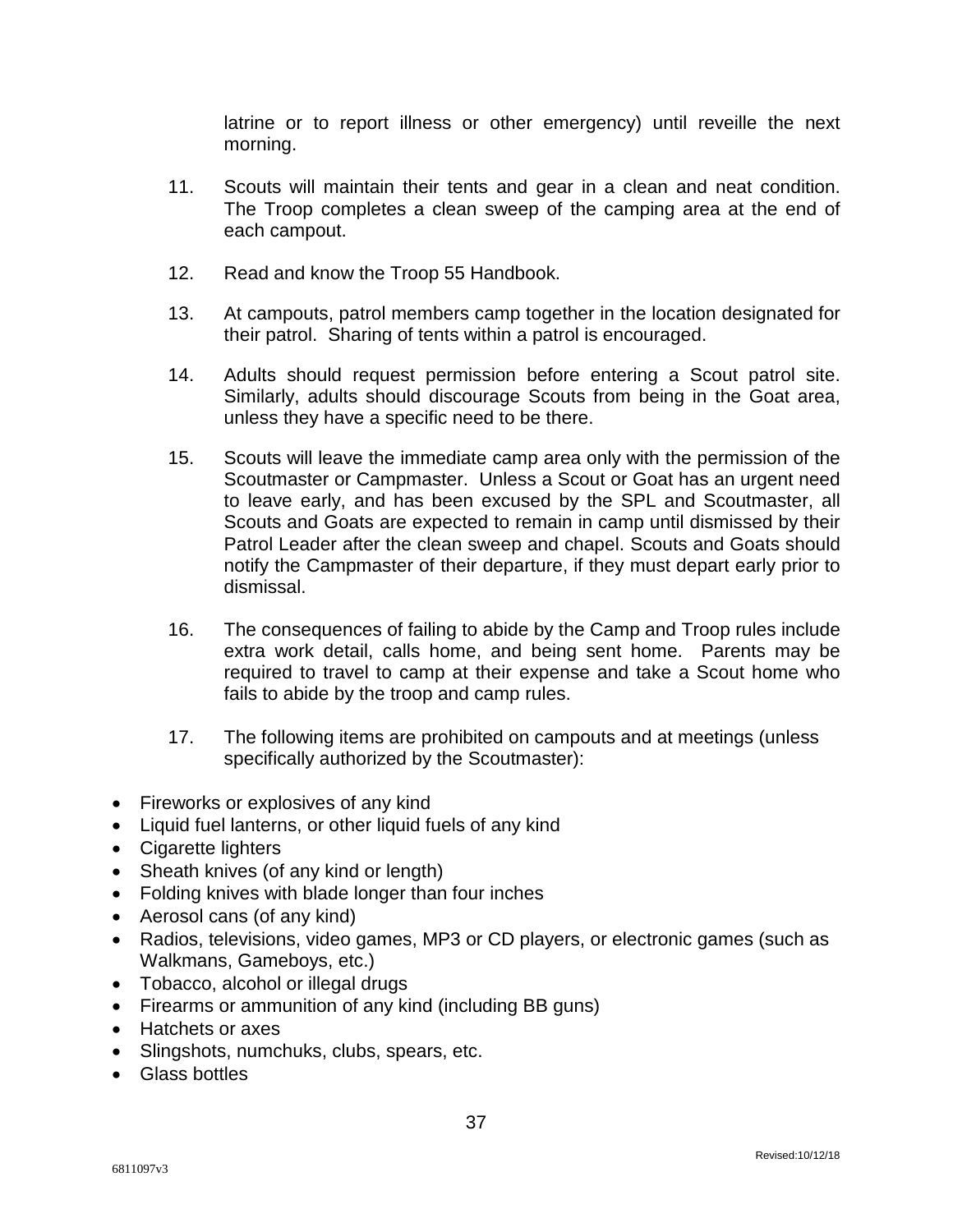#### **Consequences**

- 1. The consequences of failing to abide by the Troop 55 Camp Rules or of any behavior deemed inappropriate by the Scoutmaster or Campmaster include: quiet time isolation, extra work details, **telephone call home and/or being sent home.** Scouts and Scout Parents understand that if a Scout is sent home, the Scout's parents may be required to pick him up at the campsite and take him home.
- 2. A warning system will be in effect for minor inappropriate behavior problems. Consequences will be assigned as warranted. The most severe consequences may be assigned directly without the assignment of less severe consequences first.

Scout's signature:  $\overline{\phantom{a}}$ 

Parent's signature: \_\_\_\_\_\_\_\_\_\_\_\_\_\_\_\_\_\_\_\_\_\_\_\_\_\_\_\_\_\_\_\_\_\_\_\_\_\_\_\_\_\_\_\_\_\_\_\_\_\_\_\_\_

**[NOTE: The Camp Rules are applicable to all Scouts regardless of whether the Scout and/or his parents have acknowledged them by signature.]**